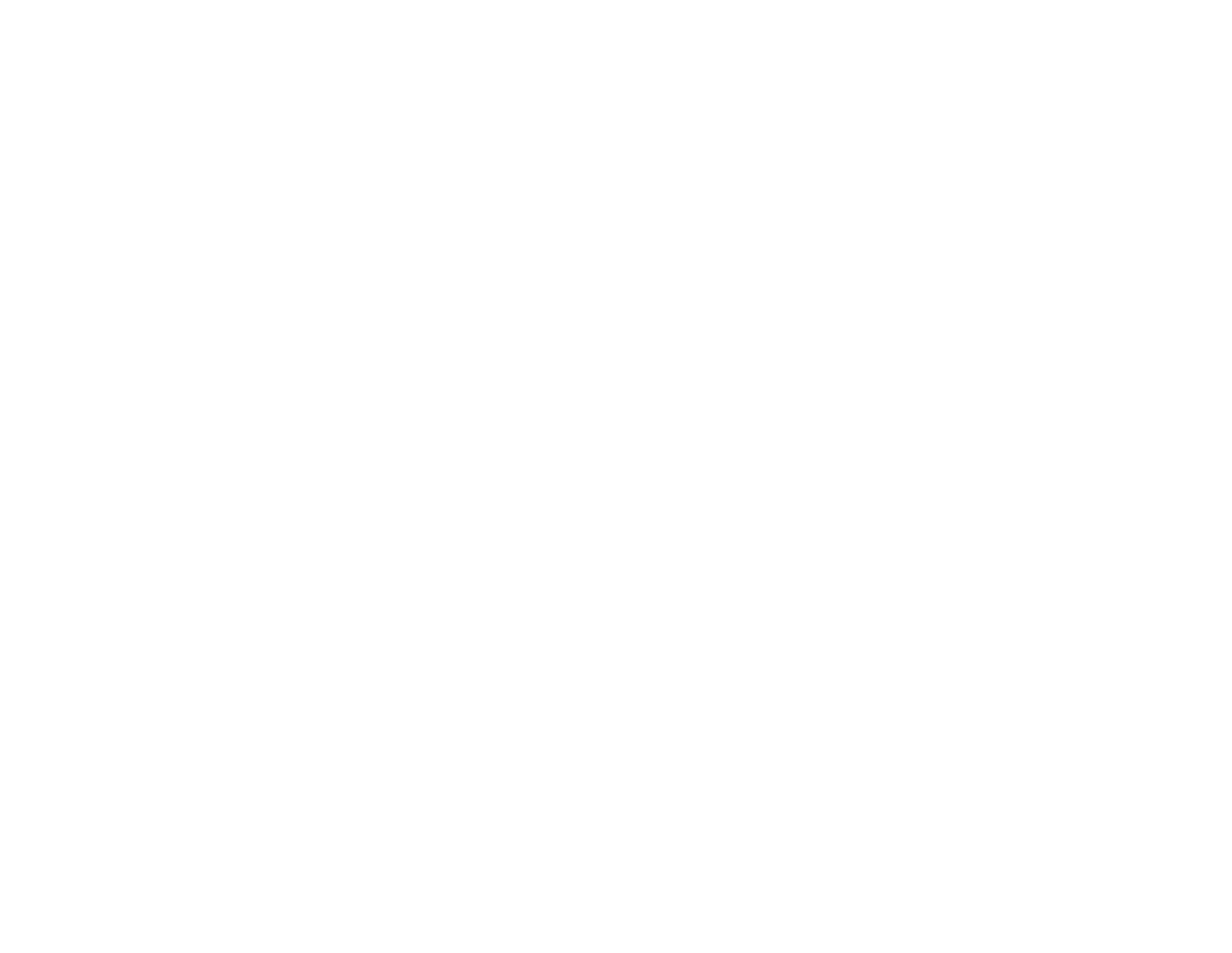Section I: Executive Summary **Page 5** and the section I: Executive Summary Percent of Your Students Ready for College-Level Coursework Five Year Trends—Percent of Students Who Met College Readiness Benchmarks Five Year Trends—Average ACT Scores Five Year Trends—Average ACT Scores by Level of Preparation Five Year Trends—Percent and Average Composite Score by Race/Ethnicity Percent of Students in College Readiness Standards Score Ranges Average ACT College Reportable Scores by Test Session Duration Percent of Students Who Met College Readiness Benchmark Scores by Test Session Duration Section II: Academic Achievement **Page 11** Page 11 ACT Score Distributions, Cumulative Percentages, Averages, and Quartile Values Average ACT Composite Scores for Race/Ethnicity by Level of Preparation Average ACT Scores by Race/Ethnicity Percent of Students in College Readiness Standards Score Ranges Average ACT Scores by Gender Percent of Students Who Met College Readiness Benchmark Scores by Gender College Readiness Benchmark Percent and Average ACT Scores by Overall High School Curriculum College Readiness Benchmark Percent and Average ACT Scores by Content-Specific Curriculum Section III: College Readiness & Impact of Course Rigor Page 17 Percent of Students Who Met ACT College Readiness Benchmark Scores by Race/Ethnicity Average ACT Scores and Average ACT Score Changes by Common Course Patterns College Readiness Percents by Common Course Patterns Section IV: Career and Educational Aspirations **Page 25** Page 25 Distribution of Planned Educational Majors for All Students by College Plans Average ACT Composite Scores for Racial/Ethnic Groups by Post-Secondary Educational Aspirations Students' Score Report Preferences at Time of Testing Section V: Optional Writing Test Results **Page 29** Page 29 Average ACT English and Writing Scores by Race/Ethnicity and Gender for students who took ACT Writing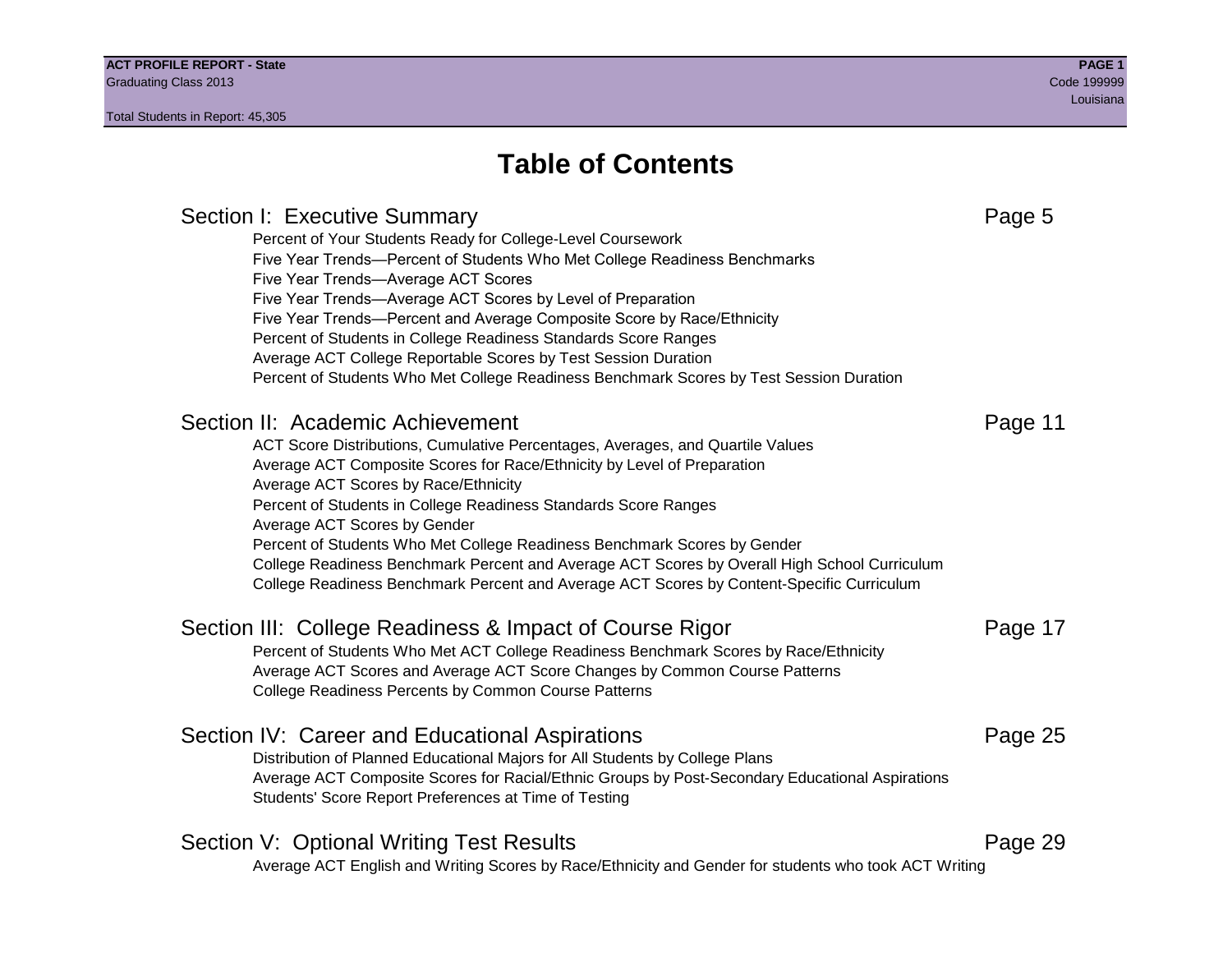This report provides information about the performance of your 2013 graduating seniors who took the ACT as sophomores, juniors, or seniors; and self-reported at the time of testing that they were scheduled to graduate in 2013. Beginning with the Graduating Class of 2013, all students whose scores are college reportable, both standard and extended time tests, are now included in the report.

This report focuses on:

**Performance** - student test performance in the context of college readiness

**Access** - number of your graduates exposed to college entrance testing and the percent of race/ethnicity participation

**Course Selection** - percent of students pursuing a core curriculum

**Course Rigor** - impact of rigorous coursework on achievement

**College Readiness** - percent of students meeting ACT College Readiness Benchmark Scores in each content area

**Awareness** - extent to which student aspirations match performance

**Articulation** - colleges and universities to which your students send test results

Each year, test data for a school, district, and the state represents a different cohort of students. ACT encourages educators to focus on trends (3, 5, 10 years), not year-to-year changes. Such changes can represent normal – even expected – fluctuations. On the other hand, trend lines offer more insight into what is happening in a school, district, or the state.

Furthermore, ACT encourages educators to measure student performance in the context of college readiness measures. The focus should be on the number and percentage of students who met or exceeded ACT's College Readiness Benchmark Scores, a measure that is much more meaningful and understandable than an average composite score for a group of students.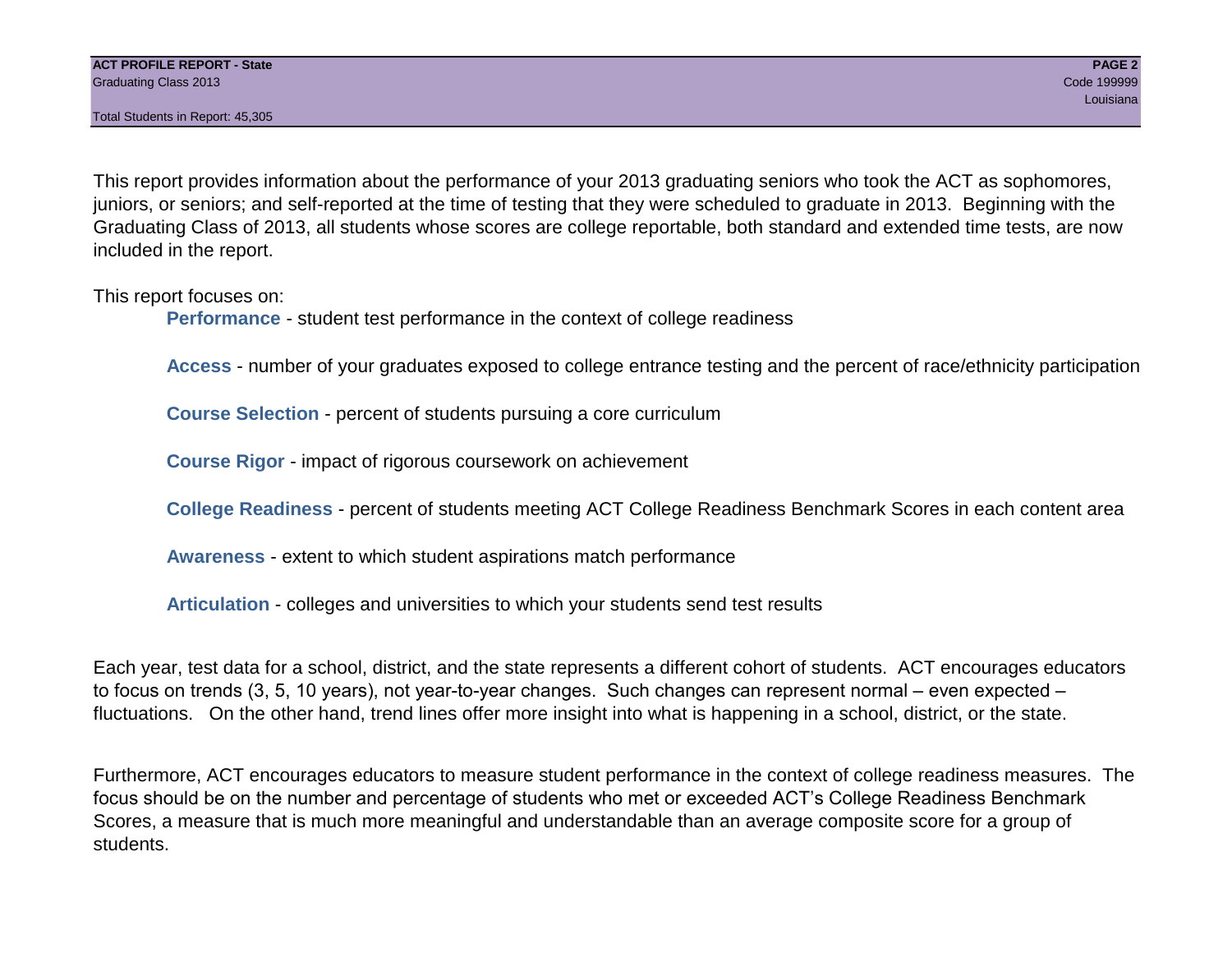# **The ACT is a curriculum-based measure of college readiness. ACT components include:**

Tests of academic achievement in English, math, reading, science, and writing (optional) High school grade and course information Student Profile Section Career Interest Inventory

# **The ACT:**

Every few years, ACT conducts the **ACT National Curriculum Survey** to ensure its curriculum-based assessment tools accurately measure the skills high school teachers teach and instructors of entry-level college courses expect. The ACT is the only college readiness test designed to reflect the results of such a survey.

ACT's **College Readiness Standards** are sets of statements intended to help students, parents and educators understand the meaning of test scores. The standards relate test scores to the types of skills needed for success in high school and beyond. They serve as a direct link between what students have learned and what they are ready to do next. The ACT is the only college readiness test for which scores can be tied directly to standards. *Connecting College Readiness Standards to the Classroom* interpretive guides can be found at www.act.org/standard/infoserv.html.

Only the ACT reports **College Readiness Benchmark Scores** – A benchmark score is the minimum score needed on an ACT subject-area test to indicate a 50% chance of obtaining a B or higher or about a 75% chance of obtaining a C or higher in the corresponding credit-bearing college courses, which include English Composition, Algebra, Social Science and Biology. These scores were empirically derived based on the actual performance of students in college. The College Readiness Benchmark Scores, updated for 2013, are:

| College Course/Course Area | <b>ACT Test</b> | <b>Benchmark Score</b> |
|----------------------------|-----------------|------------------------|
| <b>English Composition</b> | English         | 18                     |
| Algebra                    | Mathematics     | 22                     |
| <b>Social Sciences</b>     | Reading         | 22                     |
| Biology                    | Science         | 23                     |

For more information, go to www.act.org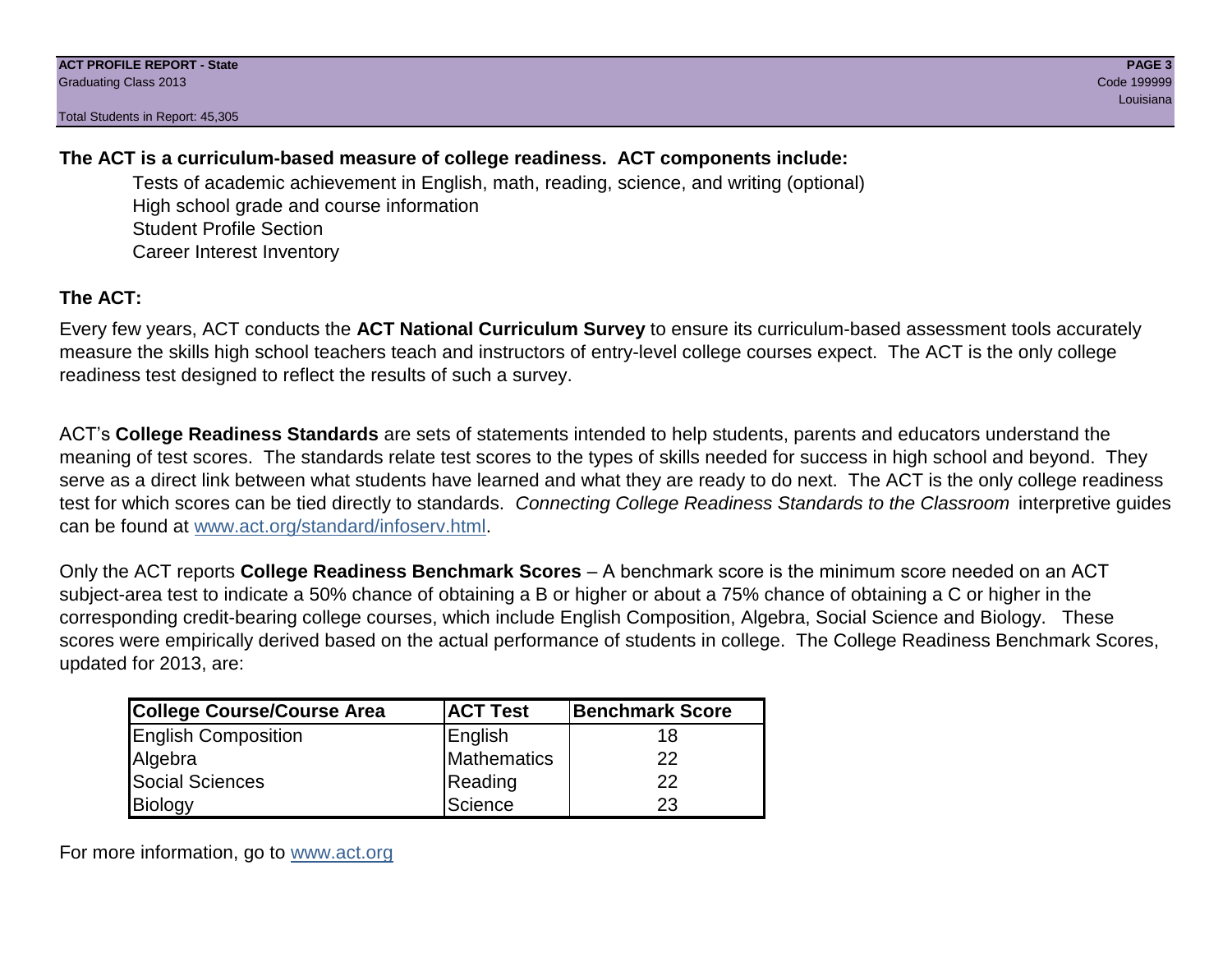# **How to Improve Scores and Increase College Readiness**

16% of your students met all four ACT College Readiness Benchmark Scores (Table 1.1). To improve students' scores and increase the percentage of students identified as college ready, ACT suggests:

PROVIDING ACCESS FOR ALL STUDENTS TO TAKE THE ACT: 45,305 of your students are included in this report (the 'cohort'). Increasing access insures that more students have the opportunity to consider college and allows the reader to use this report to evaluate how well courses and instructional programs are preparing students for college and work.

MAKING CORE CURRICULUM A PRIORITY: Emphasize the need for all students to develop college and work ready skills, regardless of postsecondary aspirations. 75% of the students in the cohort reported taking courses that would be considered 'Core or More' (Table 1.4).

MAKING SURE STUDENTS ARE TAKING THE RIGHT KINDS OF COURSES: Table 3.2 reports 8% of the cohort took less than three years of math courses. Of these students, 3% were college ready. 9% of the cohort reported taking a course sequence of Algebra I, Algebra II, and Geometry. 8% of these students were college ready. In comparison, 36% of the students who took 3 or more years of math beyond Algebra I, Algebra II, and Geometry were college ready. Getting more students ready for Algebra prior to 9th grade will increase the chances that students will be prepared for and take advanced-level math courses.

Similarly, Table 3.2 reports 11% of the cohort took less than three years of natural science courses. 3% of these students were college ready. In comparison, 28% of students who took at least three years of science coursework were college ready.

EVALUATING RIGOR OF COURSES: Table 2.6 reports the percentage of students falling in each of the ACT College Readiness Standards score ranges. For example, approximately 63% of the cohort fall into the lowest three Mathematics score ranges. To increase these students' achievement, identify the standards they should focus on next by accessing ACT's College Readiness Standards at www.act.org/standard.

PLAN GUIDANCE ACTIVITIES BASED ON STUDENTS' CAREER AND COLLEGE ASPIRATIONS: Data in Tables 4.1 and 4.2 enable the reader to determine if aspirations are consistent with academic performance and whether among students with similar aspirations, academic performance is consistent across racial/ethnic groups.

For more information on interpreting data in this report, or to learn how ACT can help your students improve their readiness for college and the workplace, contact ACT Customer Service at 319-337-1309 or customerservices@act.org.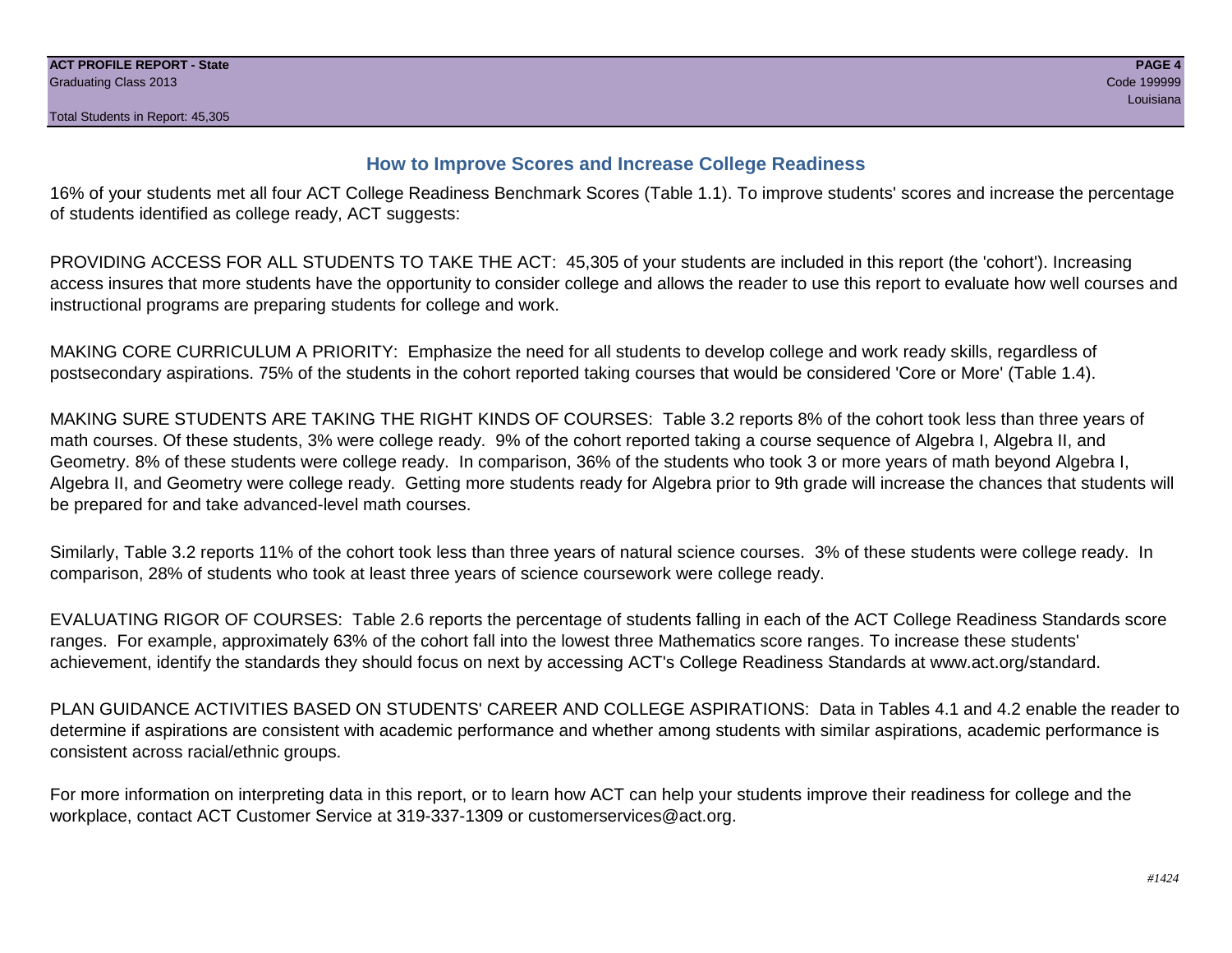**ACT PROFILE REPORT - State: SECTION I, EXECUTIVE SUMMARY PAGE 5** Graduating Class 2013 Code 199999

Total Students in Report: 45,305

louisiana and a contract the contract of the contract of the contract of the contract of the contract of the contract of the contract of the contract of the contract of the contract of the contract of the contract of the c

# Section I Executive Summary

Beginning with the Graduating Class of 2013, all students whose scores are college reportable, both standard and extended time tests, are now included. Also beginning with the 2013 Graduating Class data, College Readiness Benchmarks for Reading and Science were updated to reflect the most recent college coursework research.

> To find the results of only standard time or extended time test takers, refer to Tables 1.7 and 1.8 on page 10.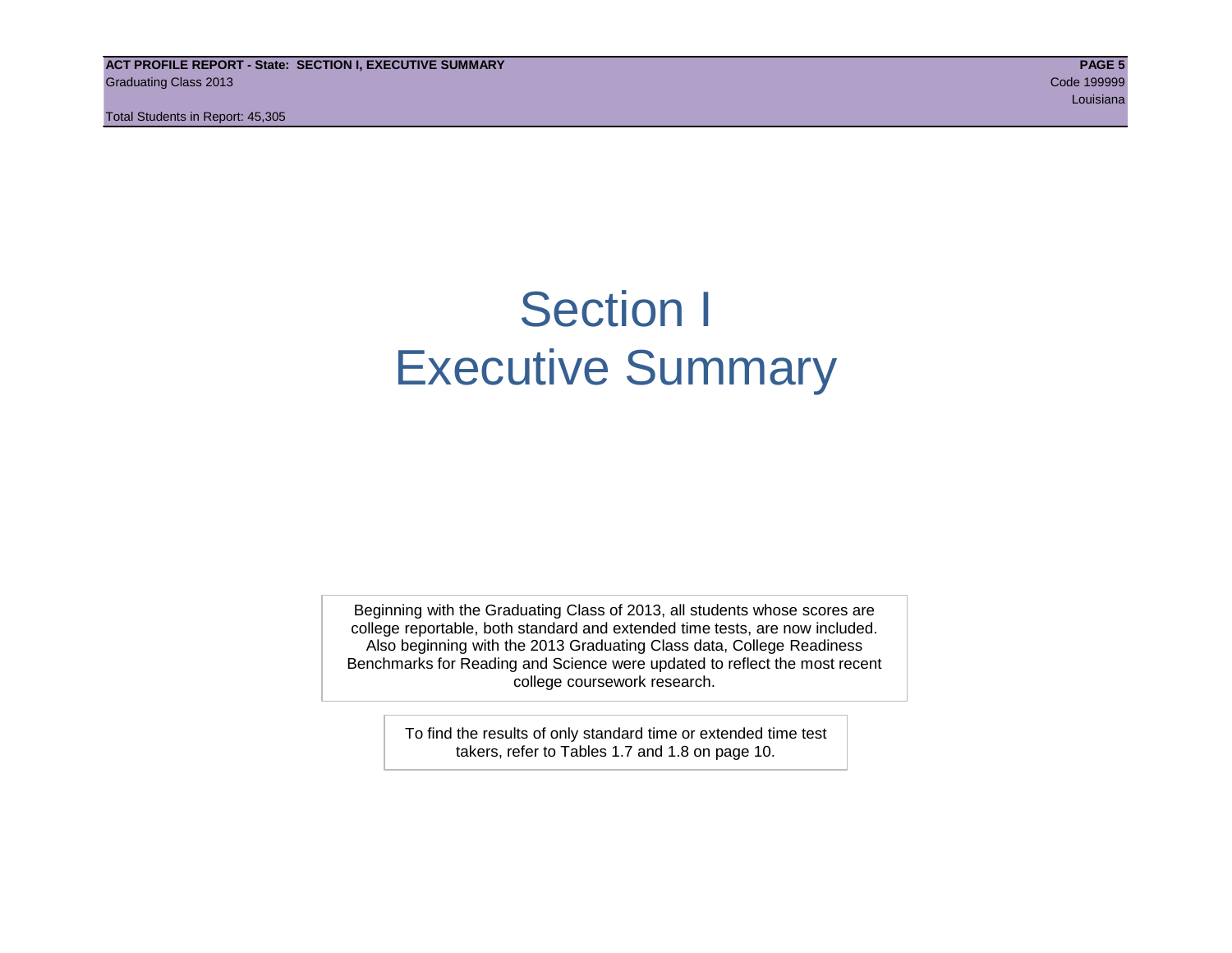#### **ACT PROFILE REPORT - State: SECTION I, EXECUTIVE SUMMARY PAGE 6** Graduating Class 2013 Code 199999

0

ACT English Benchmark Score=18

10

20

■State ■National

**16**

Benchmark Scores

**26**

Total Students in Report: 45,305



#### **Figure 1.1. Percent of Your Students Ready for College-Level Coursework**



**44 44**

College English Composition College Algebra College Social Science College Biology Students Who Met All 4 ACT

ACT Reading Benchmark Score=22 **25**

**36**

ACT Science Benchmark Score=23

**<sup>29</sup> <sup>33</sup>**

ACT Math Benchmark Score=22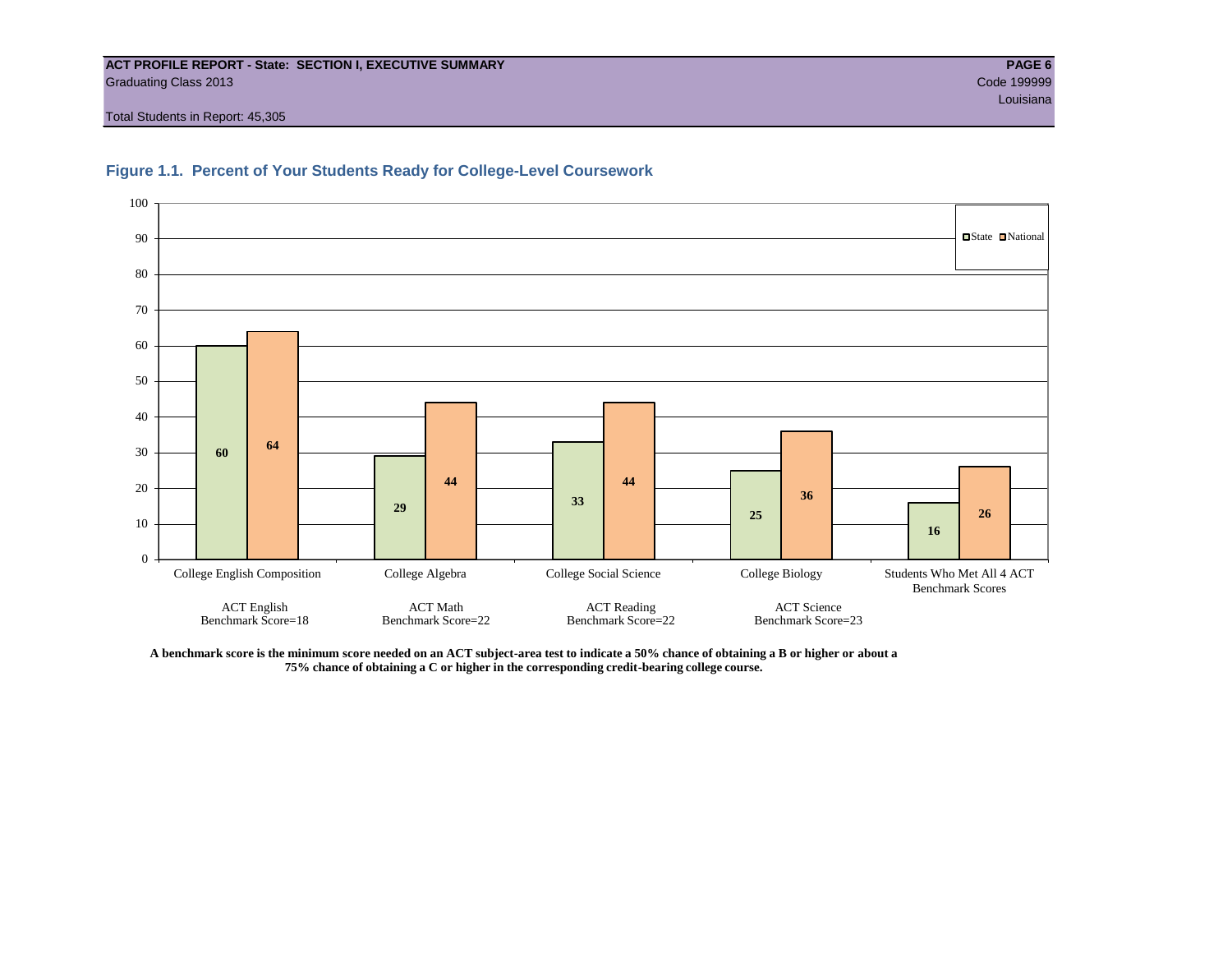#### **ACT PROFILE REPORT - State: SECTION I, EXECUTIVE SUMMARY PAGE 7** Graduating Class 2013 Code 199999

louisiana and a contract of the contract of the contract of the contract of the contract of the contract of the

Total Students in Report: 45,305

|      |               | <b>Number of Students</b> |                |          |                    | <b>Percent Who Met Benchmarks</b> |                |          |                |          |                     |          |  |
|------|---------------|---------------------------|----------------|----------|--------------------|-----------------------------------|----------------|----------|----------------|----------|---------------------|----------|--|
|      | <b>Tested</b> |                           | <b>English</b> |          | <b>Mathematics</b> |                                   | <b>Reading</b> |          | <b>Science</b> |          | <b>Met All Four</b> |          |  |
| Year | <b>State</b>  | <b>National</b>           | <b>State</b>   | National | State              | National                          | <b>State</b>   | National | <b>State</b>   | National | <b>State</b>        | National |  |
| 2009 | 34,548        | ,480,469                  | 67             | 67       | 30                 | 42                                | 44             | 53       | 20             | 28       | 15                  | 23       |  |
| 2010 | 35,601        | .568.835                  | 65             | 66       | 31                 | 43                                | 45             | 52       | 22             | 29       | 16                  | 24       |  |
| 2011 | 35.870        | .623,112                  | 67             | 66       | 33                 | 45                                | 45             | 52       | 21             | 30       | 16                  | 25       |  |
| 2012 | 36,736        | .666,017                  | 68             | 67       | 35                 | 46                                | 46             | 52       | 22             | 31       |                     | 25       |  |
| 2013 | 45,305        | 1,799,243                 | 60             | 64       | 29                 | 44                                | 33             | 44       | 25             | 36       | 16                  | 26       |  |

# **Table 1.1. Five Year Trends—Percent of Students Who Met College Readiness Benchmarks**

## **Table 1.2. Five Year Trends—Average ACT Scores**

|      | <b>Number of Students</b> |                 |                |          | <b>Average ACT Scores</b> |          |                |                 |                |          |                  |          |
|------|---------------------------|-----------------|----------------|----------|---------------------------|----------|----------------|-----------------|----------------|----------|------------------|----------|
|      | Tested                    |                 | <b>English</b> |          | <b>Mathematics</b>        |          | <b>Reading</b> |                 | <b>Science</b> |          | <b>Composite</b> |          |
| Year | <b>State</b>              | <b>National</b> | <b>State</b>   | National | State                     | National | State          | <b>National</b> | <b>State</b>   | National | <b>State</b>     | National |
| 2009 | 34.548                    | .480,469        | 20.3           | 20.6     | 19.6                      | 21.0     | 20.2           | 21.4            | 20.0           | 20.9     | 20.1             | 21.1     |
| 2010 | 35,601                    | .568.835        | 20.1           | 20.5     | 19.6                      | 21.0     | 20.2           | 21.3            | 20.2           | 20.9     | 20.1             | 21.0     |
| 2011 | 35,870                    | .623,112        | 20.4           | 20.6     | 19.7                      | 21.1     | 20.3           | 21.3            | 20.1           | 20.9     | 20.2             | 21.1     |
| 2012 | 36,736                    | .666,017        | 20.4           | 20.5     | 19.9                      | 21.1     | 20.4           | 21.3            | 20.1           | 20.9     | 20.3             | 21.1     |
| 2013 | 45,305                    | 1,799,243       | 19.4           | 20.2     | 19.2                      | 20.9     | 19.7           | 21.1            | 19.2           | 20.7     | 19.5             | 20.9     |

# **Table 1.3. Five Year Trends—Average ACT Scores Nationwide**

|      | <b>Number of Students</b> |                | <b>Average ACT Scores</b> |         |                |                  |  |  |  |  |  |
|------|---------------------------|----------------|---------------------------|---------|----------------|------------------|--|--|--|--|--|
| Year | Tested                    | <b>English</b> | <b>Mathematics</b>        | Reading | <b>Science</b> | <b>Composite</b> |  |  |  |  |  |
| 2009 | ,480,469                  | 20.6           | 21.0                      | 21.4    | 20.9           | 21.1             |  |  |  |  |  |
| 2010 | ,568,835                  | 20.5           | 21.0                      | 21.3    | 20.9           | 21.0             |  |  |  |  |  |
| 2011 | ,623,112                  | 20.6           | 21.1                      | 21.3    | 20.9           | 21.1             |  |  |  |  |  |
| 2012 | ,666,017                  | 20.5           | 21.1                      | 21.3    | 20.9           | 21.1             |  |  |  |  |  |
| 2013 | ,799,243                  | 20.2           | 20.9                      | 21.1    | 20.7           | 20.9             |  |  |  |  |  |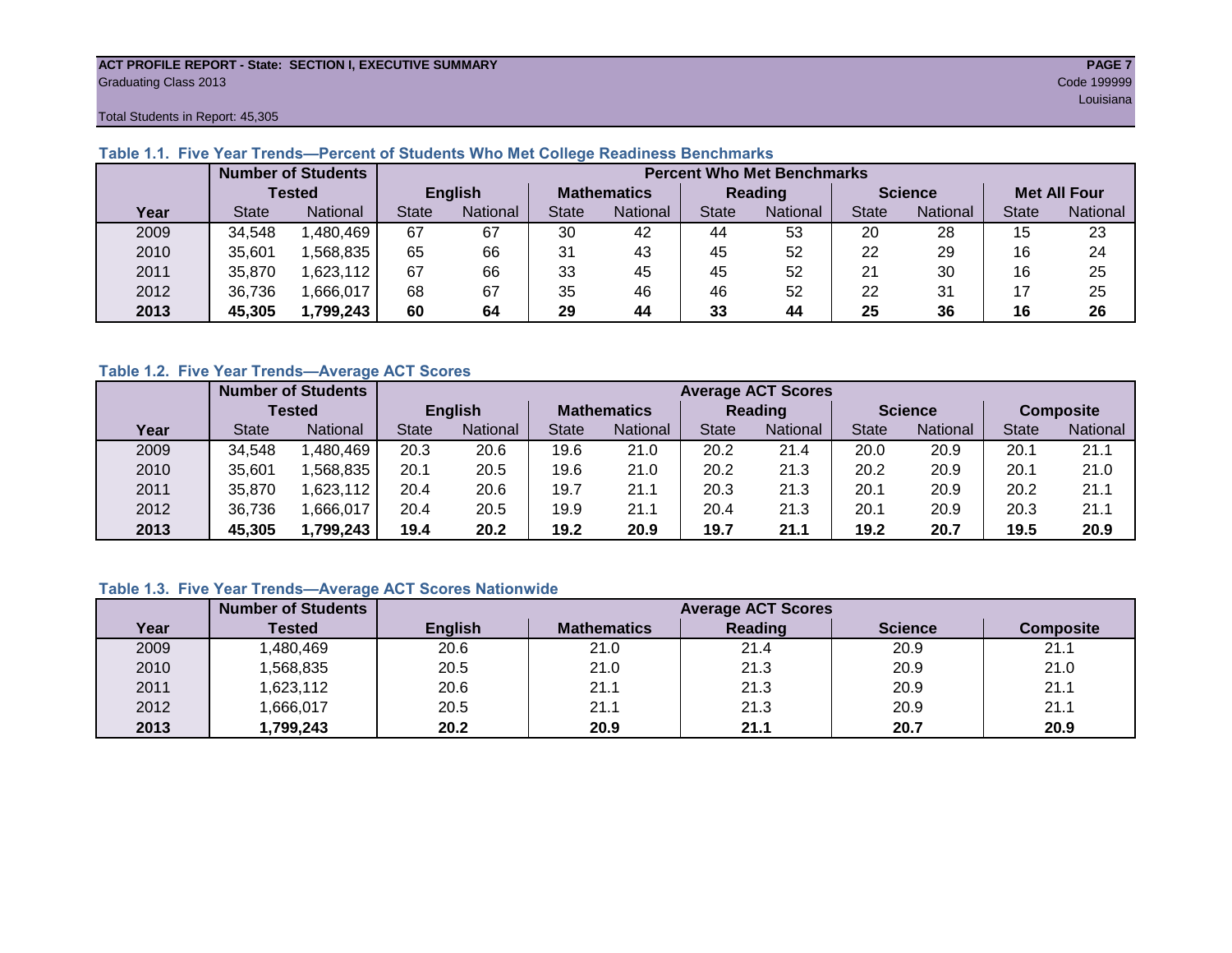#### **ACT PROFILE REPORT - State: SECTION I, EXECUTIVE SUMMARY PAGE 8** Graduating Class 2013 Code 199999

#### Total Students in Report: 45,305

|      |         |                                            |      |                      |                |           |                    |           |                | <b>Average ACT Scores</b> |                |           |                  |           |
|------|---------|--------------------------------------------|------|----------------------|----------------|-----------|--------------------|-----------|----------------|---------------------------|----------------|-----------|------------------|-----------|
|      |         | <b>Number of Students</b><br><b>Tested</b> |      | Percent <sup>2</sup> | <b>English</b> |           | <b>Mathematics</b> |           | <b>Reading</b> |                           | <b>Science</b> |           | <b>Composite</b> |           |
|      |         |                                            | Core | Less                 |                |           |                    |           |                |                           |                |           |                  |           |
|      | Core or | Less than                                  | or   | than                 | Core or        | Less than | Core or            | Less than | Core or        | Less than                 | Core or        | Less than | Core or          | Less than |
| Year | More    | Core                                       | More | Core                 | More           | Core      | More               | Core      | More           | Core                      | More           | Core      | More             | Core      |
| 2009 | 27,901  | 6,016                                      | 81   | 17                   | 21.1           | 17.2      | 20.1               | 17.4      | 20.8           | 17.6                      | 20.5           | 17.9      | 20.7             | 17.7      |
| 2010 | 29,315  | 5.679                                      | 82   | 16                   | 20.9           | 16.8      | 20.0               | 17.3      | 20.8           | 17.5                      | 20.7           | 18.1      | 20.7             | 17.5      |
| 2011 | 30,085  | 5,228                                      | 84   | 15                   | 21.0           | 17.3      | 20.1               | 17.6      | 20.8           | 17.7                      | 20.5           | 18.1      | 20.7             | 17.8      |
| 2012 | 32,973  | 3,268                                      | 90   | 9                    | 20.8           | 16.6      | 20.1               | 17.4      | 20.7           | 17.4                      | 20.3           | 17.6      | 20.6             | 17.4      |
| 2013 | 33.866  | 8.100                                      | 75   | 18                   | 20.8           | 15.1      | 20.0               | 16.4      | 20.8           | 16.3                      | 20.2           | 15.9      | 20.6             | 16.1      |

### **Table 1.4. Five Year Trends—Average ACT Scores by Level of Preparation**

<sup>1</sup>"Core or More" results correspond to students taking four or more years of English AND three or more years each of math, social studies, and natural science.

 $2$ Percent of all students tested. Numbers will not add up to 100% due to student non-response.

# **Table 1.5. Five Year Trends—Percent and Average Composite Score by Race/Ethnicity**

|                                        |        | 2009 |      |        | 2010          |      | 2011   |     | 2012 |        |     | 2013 |        |               |      |
|----------------------------------------|--------|------|------|--------|---------------|------|--------|-----|------|--------|-----|------|--------|---------------|------|
|                                        |        | %    | Avg  | N      | $\frac{9}{6}$ | Avg  | N      | %   | Avg  | N      | %   | Ava  | N      | $\frac{9}{6}$ | Avg  |
| <b>All Students</b>                    | 34.548 | 100  | 20.1 | 35.601 | 100           | 20.1 | 35,870 | 100 | 20.2 | 36.736 | 100 | 20.3 | 45.305 | 100           | 19.5 |
| Black/African American                 | 10.530 | 30   | 17.3 | 11.389 | 32            | 17.2 | 11.422 | 32  | 17.5 | 11.817 | 32  | 17.5 | 14.378 | 32            | 17.0 |
| American Indian/Alaska Native          | 273    |      | 19.4 | 227    |               | 19.6 | 237    |     | 19.2 | 270    |     | 19.7 | 318    |               | 18.1 |
| White                                  | 20.423 | 59   | 21.5 | 20.522 | 58            | 21.7 | 20.274 | 57  | 21.7 | 20.108 | 55  | 21.8 | 23.209 | 51            | 21.0 |
| Hispanic/Latino                        | 793    |      | 20.3 | 895    | 3             | 20.3 | .341   | 4   | 20.4 | .577   | 4   | 20.5 | 2,093  |               | 19.5 |
| Asian                                  | 738    |      | 22.3 | 805    | C             | 22.1 | 747    |     | 22.3 | 760    |     | 22.6 | 820    |               | 22.4 |
| Native Hawaiian/Other Pacific Islander |        |      |      |        | 0             |      | 19     |     | 20.2 | 21     |     | 18.7 | 38     | 0             | 18.6 |
| Two or more races                      | 470    |      | 20.3 | 540    | $\sqrt{2}$    | 20.6 | 670    | ◠   | 20.5 | 887    | C.  | 20.6 | 1,256  |               | 20.2 |
| Prefer not to respond/No response      | .321   |      | 20.2 | .223   | ົ             | 20.1 | .160   | 3   | 20.3 | ,296   |     | 20.6 | 3.193  |               | 18.7 |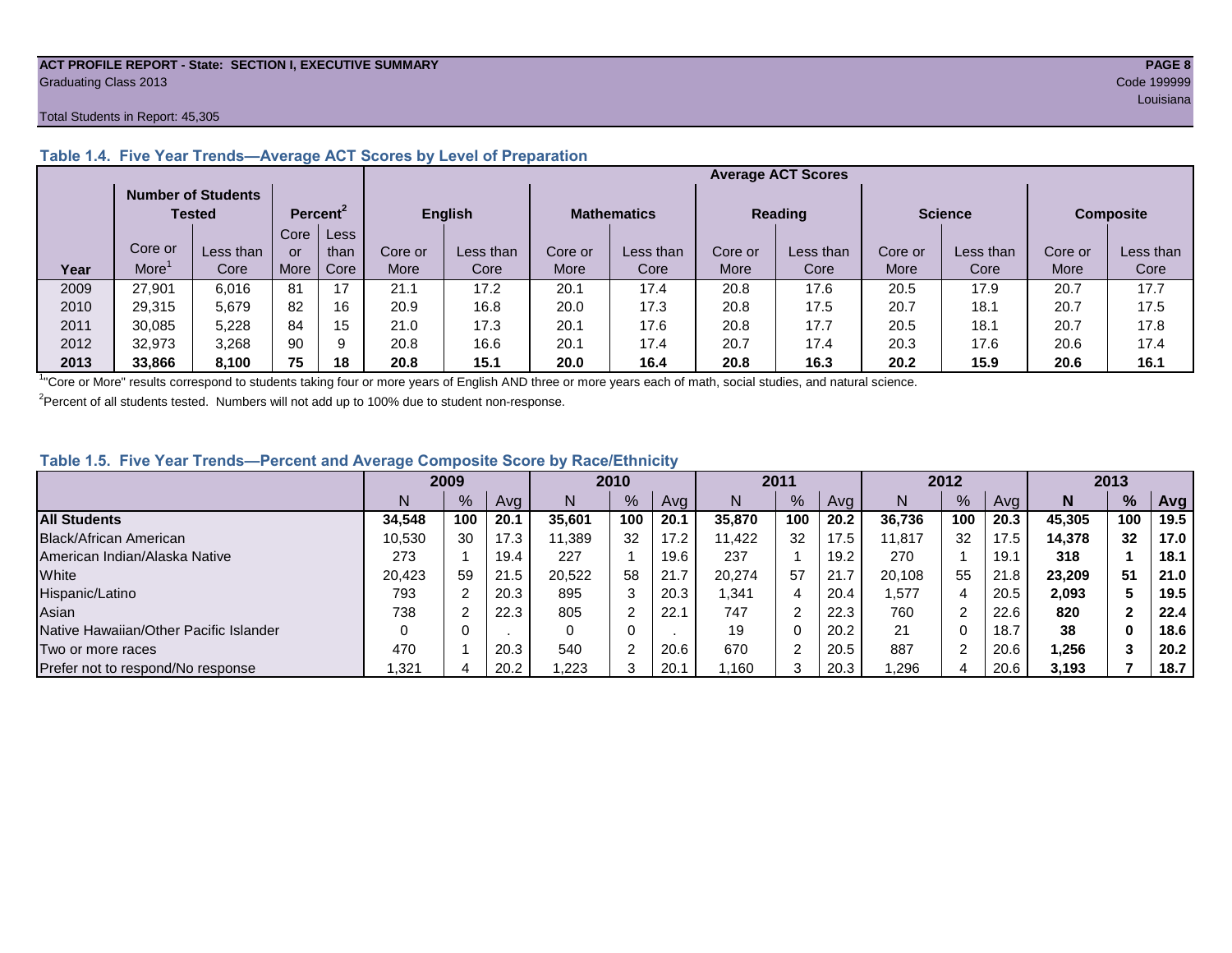#### **ACT PROFILE REPORT - State: SECTION I, EXECUTIVE SUMMARY PAGE 9 Graduating Class 2013** Code 199999 Code 199999

louisiana and a contract of the contract of the contract of the contract of the contract of the contract of the

Total Students in Report: 45,305

#### **Table 1.6. Percent of Students in College Readiness Standards Score Ranges**

| <b>CRS</b>    | <b>English</b>       | <b>Mathematics</b>    | <b>Reading</b>        | <b>Science</b>       |
|---------------|----------------------|-----------------------|-----------------------|----------------------|
| Range         | (Benchmark = $18$ )  | (Benchmark = $22$ )   | (Benchmark = $22$ )   | $(Benchmark = 23)$   |
|               | 100%                 | 100%                  | 100%                  | 100%                 |
| $1 - 12$      | 50%<br>14%<br>13%    | 50%<br>1%<br>1%       | 50%<br>$9\%$<br>$8\%$ | 50%<br>10%<br>$7\%$  |
|               | $0\%$                | $0\%$                 | $0\%$                 | $0\%$                |
| $13 - 15$     | 100%                 | 100%                  | 100%                  | 100%                 |
|               | 50%<br>16%<br>13%    | 50%<br>19%<br>14%     | 50%<br>17%<br>13%     | 50%<br>14%<br>10%    |
|               | $0\%$                | $0\%$                 | $0\%$                 | 0%                   |
|               | 100%                 | 100%                  | 100%                  | 100%                 |
| 16-19         | 50%<br>20%<br>18%    | 43%<br>33%<br>50%     | 27%<br>50%<br>21%     | 29%<br>50%<br>23%    |
|               | $0\%$                | $0\%$                 | $0\%$                 | 0%                   |
|               | 100%                 | 100%                  | 100%                  | 100%                 |
| $20 - 23$     | 50%<br>25%<br>25%    | 50%<br>19%<br>19%     | 50%<br>24%<br>23%     | 30%<br>28%<br>50%    |
|               | $0\%$                | $0\%$                 | $0\%$                 | 0%                   |
| 24-27         | 100%                 | 100%                  | 100%                  | 100%                 |
|               | 50%<br>16%<br>13%    | 50%<br>21%<br>14%     | 50%<br>15%<br>12%     | 50%<br>20%<br>15%    |
|               | $0\%$                | $0\%$                 | $0\%$                 | $0\%$                |
| 28-32         | 100%                 | 100%                  | 100%                  | 100%                 |
|               | 50%<br>10%<br>7%     | 50%<br>$9\%$<br>$4\%$ | 50%<br>13%<br>$9\%$   | 50%<br>$8\%$<br>4%   |
|               | $0\%$                | $0\%$                 | $0\%$                 | 0%                   |
|               | 100%                 | 100%                  | 100%                  | 100%                 |
| 33-36         | 50%                  | 50%                   | 50%                   | 50%                  |
|               | $5\%$<br>3%<br>$0\%$ | 3%<br>$1\%$<br>$0\%$  | $5\%$<br>3%<br>$0\%$  | $2\%$<br>1%<br>$0\%$ |
|               | 100%                 | 100%                  | 100%                  | 100%                 |
| % At or Above | 64%<br>60%           | 44%                   | 44%                   |                      |
| Benchmark     | 50%                  | 50%<br>29%            | 50%<br>33%            | 36%<br>50%<br>25%    |
|               | $0\%$                | $0\%$                 | $0\%$                 | $0\%$                |
|               |                      | $=$ State             | $=$ National          |                      |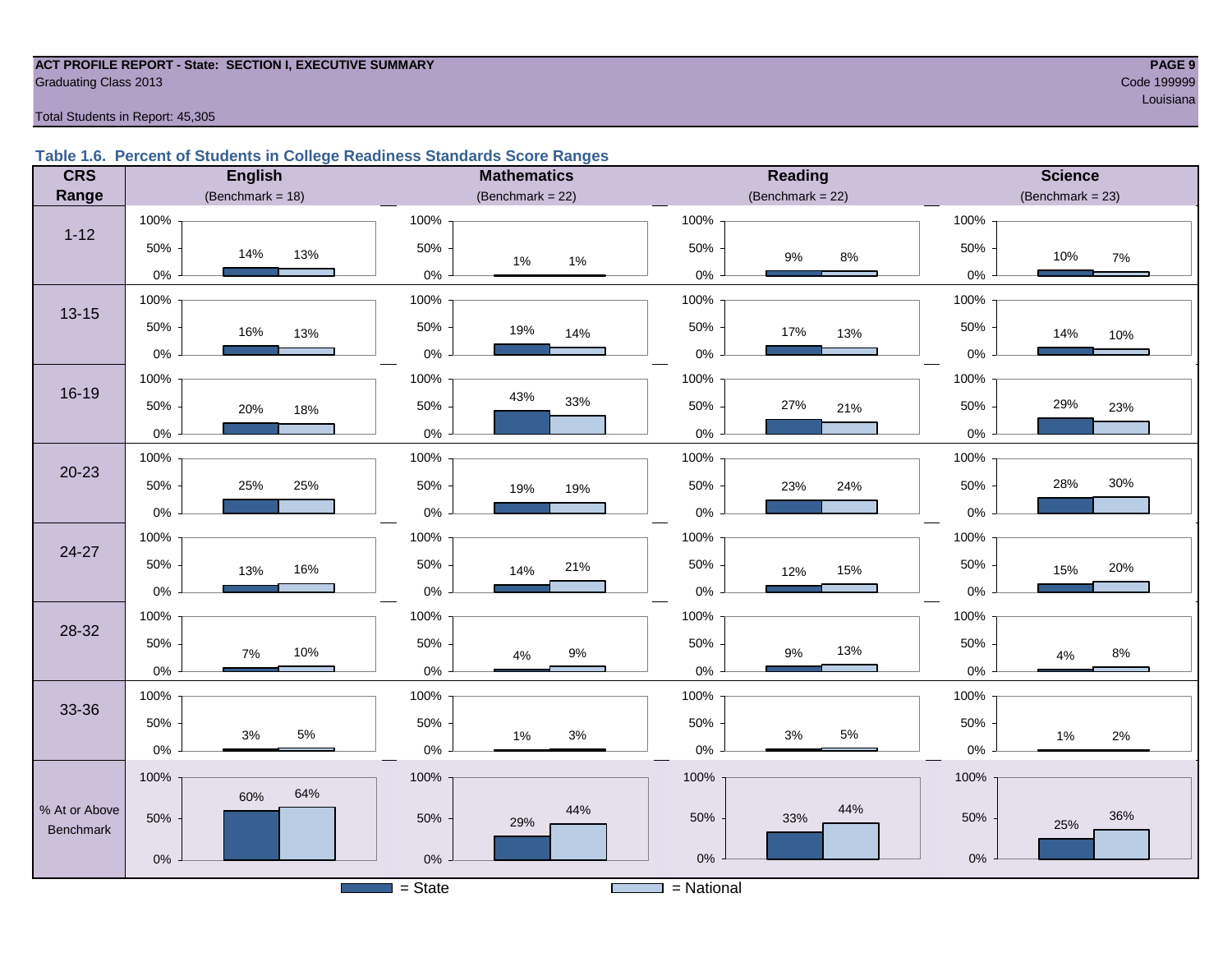#### **ACT PROFILE REPORT- State: SECTION II, ACADEMIC ACHIEVEMENT PAGE 10** Graduating Class 2013 Code 199999

Total Students in Report: 45,305

| <b>Student Group</b> | <b>Test Session</b>  |           | <b>Average ACT Scores</b> |         |             |         |         |           |  |
|----------------------|----------------------|-----------|---------------------------|---------|-------------|---------|---------|-----------|--|
|                      | <b>Duration</b>      | N         | Percent                   | English | Mathematics | Reading | Science | Composite |  |
|                      | <b>Standard Time</b> | 42,589    | 94                        | 19.7    | 19.3        | 19.9    | 19.3    | 19.7      |  |
| <b>State</b>         | <b>Extended Time</b> | 2,716     | 6                         | 15.1    | 16.8        | 17.1    | 16.7    | 16.5      |  |
|                      | Total                | 45,305    | 100                       | 19.4    | 19.2        | 19.7    | 19.2    | 19.5      |  |
|                      | <b>Standard Time</b> | 1,727,041 | 96                        | 20.4    | 21.0        | 21.3    | 20.9    | 21.0      |  |
| <b>National</b>      | <b>Extended Time</b> | 72,202    | 4                         | 15.9    | 17.7        | 18.1    | 17.9    | 17.5      |  |
|                      | Total                | ,799,243  | 100                       | 20.2    | 20.9        | 21.1    | 20.7    | 20.9      |  |

#### **Table 1.7. Average ACT College Reportable Scores by Test Session Duration**

# **Table 1.8. Percent of Students Who Met College Readiness Benchmark Scores by Test Session Duration**

| <b>Student Group</b> | <b>Test Session</b>  |         | <b>Percent of Students</b> | Met     |         |          |
|----------------------|----------------------|---------|----------------------------|---------|---------|----------|
|                      | <b>Duration</b>      | English | Mathematics                | Reading | Science | All Four |
|                      | Standard Time        | 62      | 30                         | 34      | 25      | 16       |
| <b>State</b>         | <b>Extended Time</b> | 30      | 12                         | 23      | 13      | 8        |
|                      | Total                | 60      | 29                         | 33      | 25      | 16       |
|                      | <b>Standard Time</b> | 65      | 45                         | 45      | 37      | 27       |
| <b>National</b>      | <b>Extended Time</b> | 35      | 20                         | 28      | 20      | 13       |
|                      | Total                | 64      | 44                         | 44      | 36      | 26       |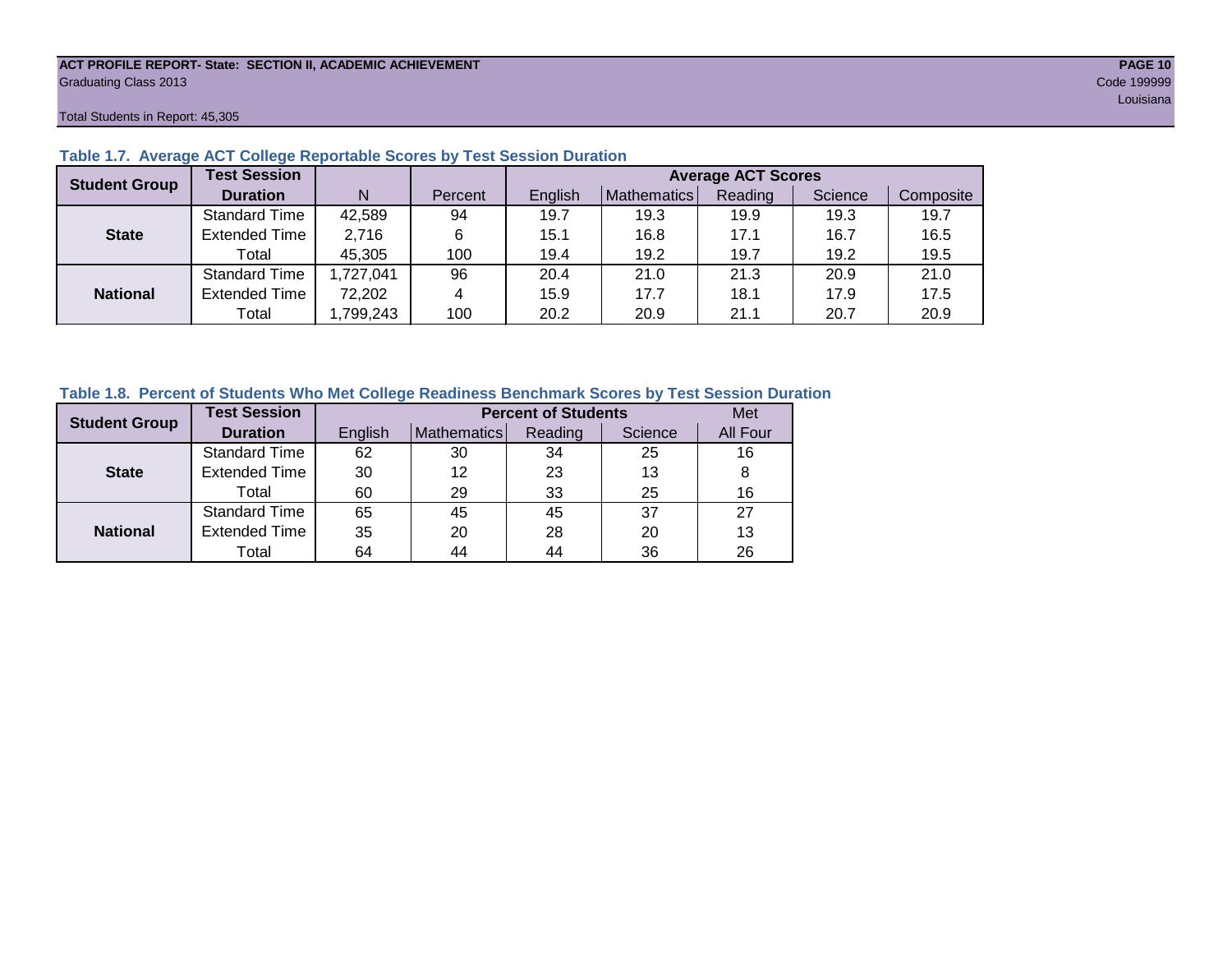# Section II Academic Achievement

Beginning with the Graduating Class of 2013, all students whose scores are college reportable, both standard and extended time tests, are now included. Also beginning with the 2013 Graduating Class data, College Readiness Benchmarks for Reading and Science were updated to reflect the most recent college coursework research.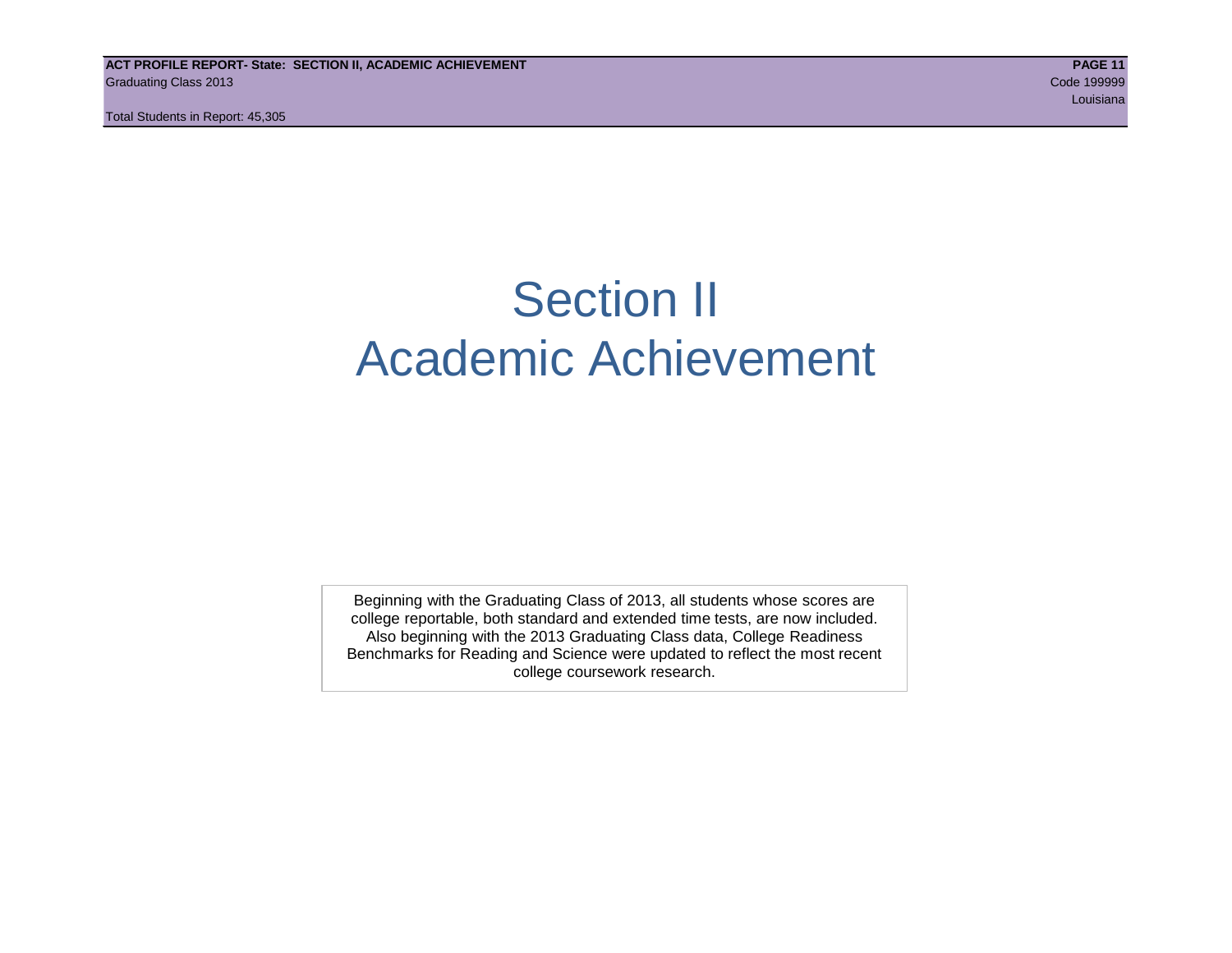# **ACT PROFILE REPORT- State: SECTION II, ACADEMIC ACHIEVEMENT PAGE 12** Graduating Class 2013 Code 199999

Total Students in Report: 45,305

|  | Table 2.1. ACT Score Distributions, Cumulative Percentages (CP <sup>1</sup> ), and Score Averages |  |  |  |
|--|---------------------------------------------------------------------------------------------------|--|--|--|
|  |                                                                                                   |  |  |  |

| <b>ACT Scale</b> |                | <b>English</b> |                | <b>Mathematics</b> |             | Reading   |                | <b>Science</b> |             | Composite      | <b>ACT Scale</b> |
|------------------|----------------|----------------|----------------|--------------------|-------------|-----------|----------------|----------------|-------------|----------------|------------------|
| <b>Score</b>     | N              | CP             | $\mathsf{N}$   | <b>CP</b>          | N           | CP        | $\mathsf{N}$   | CP             | N           | CP             | <b>Score</b>     |
| 36               | 105            | 100            | 53             | 100                | 178         | 100       | 78             | 100            | 15          | 100            | $\overline{36}$  |
| 35               | 425            | 100            | 93             | 100                | 149         | 100       | 99             | 100            | 67          | 100            | 35               |
| 34               | 435            | 99             | 166            | 100                | 381         | 99        | 132            | 100            | 117         | 100            | 34               |
| 33               | 585            | 98             | 133            | 99                 | 493         | 98        | 105            | 99             | 168         | 100            | 33               |
| 32               | 480            | 97             | 146            | 99                 | 623         | 97        | 189            | 99             | 291         | 99             | 32               |
| 31               | 609            | 96             | 179            | 99                 | 771         | 96        | 284            | 99             | 371         | 99             | 31               |
| 30               | 642            | 94             | 319            | 98                 | 959         | 94        | 335            | 98             | 611         | 98             | 30               |
| 29               | 586            | 93             | 388            | 98                 | 834         | 92        | 421            | 97             | 677         | 96             | 29               |
| 28               | 1,073          | 91             | 742            | 97                 | 918         | 90        | 645            | 96             | 901         | 95             | 28               |
| 27               | 882            | 89             | 1,095          | 95                 | 1,025       | 88        | 797            | 95             | 1,129       | 93             | $27\,$           |
| 26               | 1,432          | 87             | 1,394          | 93                 | 1,167       | 86        | 1,029          | 93             | 1,271       | 90             | $26\,$           |
| 25               | 1,573          | 84             | 1,761          | $90\,$             | 1,171       | 83        | 2,009          | 91             | 1,544       | 88             | 25               |
| 24               | 2,161          | 81             | 2,034          | 86                 | 2,017       | 81        | 2,784          | 86             | 2,039       | 84             | 24               |
| 23               | 2,371          | 76             | 2,407          | 81                 | 2,412       | 76        | 2,213          | 80             | 2,405       | 80             | 23               |
| 22               | 2,679          | 71             | 2,235          | 76                 | 2,053       | 71        | 3,197          | 75             | 2,590       | 74             | 22               |
| 21               | 2,982          | 65             | 1,771          | $71$               | 3,469       | 67        | 3,467          | 68             | 3,148       | 69             | 21               |
| 20               | 3,428          | 58             | 2,160          | 67                 | 2,703       | 59        | 3,679          | 61             | 3,492       | 62             | 20               |
| 19               | 2,383          | 50             | 2,829          | 62                 | 3,382       | 53        | 3,814          | 53             | 3,205       | 54             | 19               |
| 18               | 2,203          | 45             | 3,077          | 56                 | 2,729       | 45        | 3,025          | 44             | 3,580       | 47             | 18               |
| 17               | 2,078          | 40             | 5,134          | 49                 | 2,383       | 39        | 2,560          | 38             | 3,477       | 39             | 17               |
| 16               | 2,394          | 36             | 8,325          | 38                 | 3,634       | 34        | 3,745          | 32             | 3,584       | 31             | 16               |
| 15               | 3,252          | $30\,$         | 5,759          | $20\,$             | 2,317       | 26        | 2,264          | 24             | 3,495       | 23             | 15               |
| 14               | 2,274          | 23             | 2,031          | $\overline{7}$     | 3,170       | 21        | 2,071          | 19             | 3,011       | 16             | 14               |
| 13               | 1,933          | 18             | 738            | $\mathbf 2$        | 2,126       | 14        | 2,058          | 14             | 2,265       | 9              | 13               |
| 12               | 1,626          | 14             | 228            | $\mathbf{1}$       | 2,273       | 9         | 1,586          | $10$           | 1,329       | $\overline{4}$ | 12               |
| 11               | 1,518          | 10             | 73             | $\overline{1}$     | 1,244       | 4         | 1,294          | 6              | 438         | $\mathbf{1}$   | 11               |
| 10               | 1,215          | $\overline{7}$ | 19             |                    | 411         | 2         | 709            | 3              | 59          | 1              | 10               |
| 9                | 854            | 4              | 10             |                    | 159         |           | 422            | $\mathbf 2$    | 17          | $\overline{1}$ | $\boldsymbol{9}$ |
| 8                | 736            | 2              | $\overline{c}$ |                    | 49          |           | 188            | 1              | 6           |                | 8                |
| $\overline{7}$   | 282            |                | $\Omega$       |                    | 57          |           | 72             | 1              | 3           |                | $\overline{7}$   |
| 6                | 73             |                | 3              |                    | 28          |           | 17             | 1              | $\mathbf 0$ |                | 6                |
| 5                | 19             |                | $\mathbf 0$    |                    | $10$        |           | 11             | 1              | $\mathbf 0$ | $\overline{1}$ | 5                |
| 4                | 9              |                | $\mathbf 0$    |                    | 5           |           | $\overline{c}$ |                | $\mathbf 0$ |                |                  |
| 3                | $\overline{4}$ |                | $\mathbf 0$    |                    | 3           |           | 4              | $\overline{1}$ | $\mathbf 0$ |                | 3                |
| $\overline{2}$   | $\overline{2}$ | 1              | $\mathbf 0$    |                    | $\mathbf 2$ |           | $\mathbf 0$    | 1              | $\mathbf 0$ | $\overline{1}$ | $\overline{2}$   |
|                  | $\overline{2}$ | $\mathbf{1}$   | $\overline{1}$ | $\mathbf{1}$       | $\Omega$    |           | $\Omega$       | $\overline{1}$ | $\Omega$    |                |                  |
| Avg (SD)         |                | 19.4(6.3)      |                | 19.2(4.5)          |             | 19.7(5.8) |                | 19.2(5.0)      |             | 19.5(4.9)      | Avg (SD)         |

<sup>1</sup>CP is the cumulative percent of students at or below a score point.

Note: Shaded portions of columns identify the students who met/exceeded the ACT College Readiness Benchmark Scores.

louisiana and a contract of the contract of the contract of the contract of the contract of the contract of the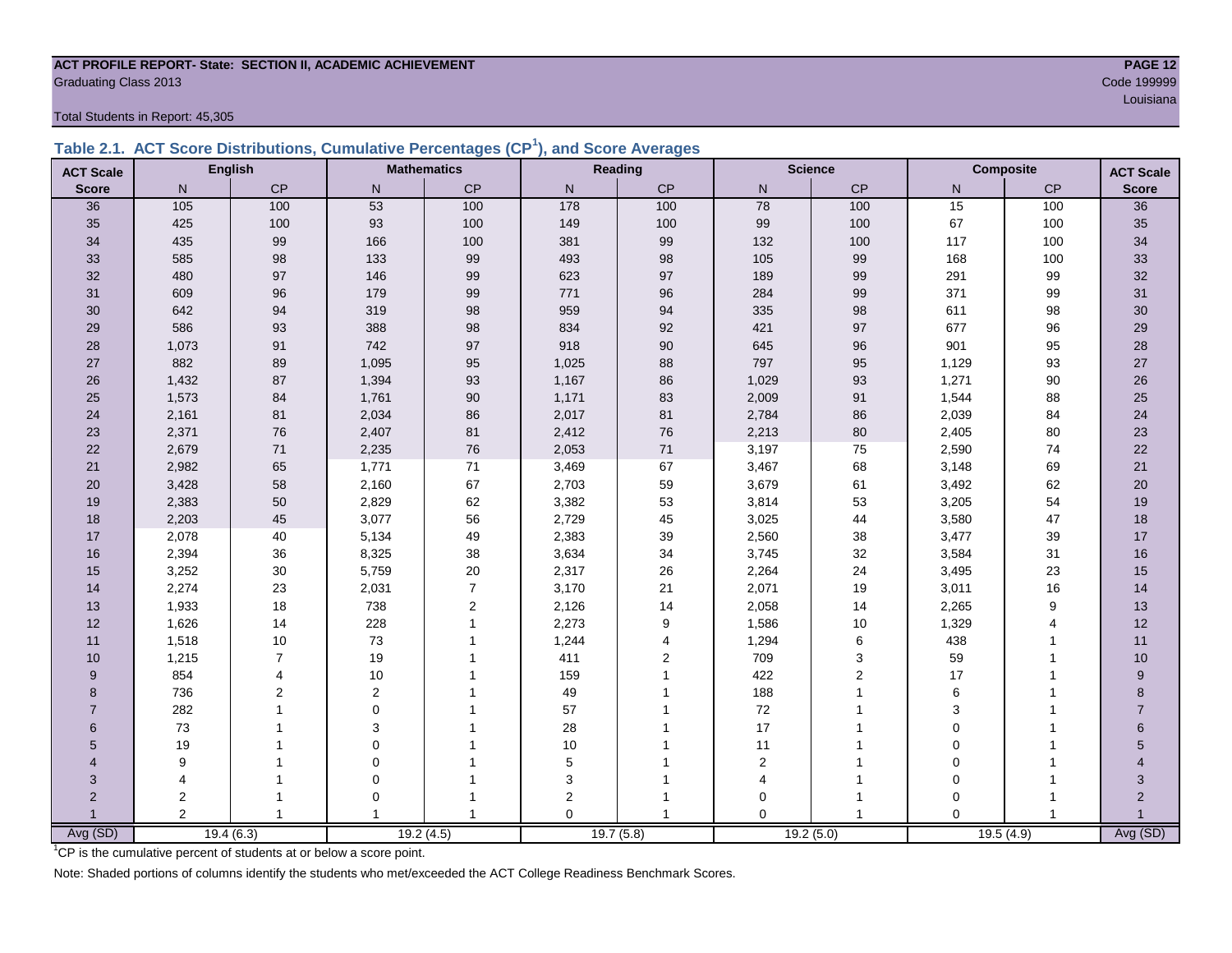# **ACT PROFILE REPORT- State: SECTION II, ACADEMIC ACHIEVEMENT PAGE 13** Graduating Class 2013 Code 199999

#### Total Students in Report: 45,305

| Table 2.2. ACT Subscore Distributions, Cumulative Percentages (CP <sup>1</sup> ), and Subscore Averages |  |
|---------------------------------------------------------------------------------------------------------|--|
|---------------------------------------------------------------------------------------------------------|--|

|                  | <b>English</b>          |                |                          |     |                        |                | <b>Reading</b>         |                |                       |           |                            |                |                        |                |                  |
|------------------|-------------------------|----------------|--------------------------|-----|------------------------|----------------|------------------------|----------------|-----------------------|-----------|----------------------------|----------------|------------------------|----------------|------------------|
|                  |                         |                |                          |     | <b>Social Studies/</b> |                |                        |                | <b>Pre/Elementary</b> |           | <b>Algebra/ Coordinate</b> |                | <b>Plane Geometry/</b> |                |                  |
| <b>ACT Scale</b> | <b>Usage/ Mechanics</b> |                | <b>Rhetorical Skills</b> |     | <b>Sciences</b>        |                | <b>Arts/Literature</b> |                | Algebra               |           | <b>Geometry</b>            |                | <b>Trigonometry</b>    |                | <b>ACT Scale</b> |
| <b>Score</b>     | N.                      | CP             | N                        | CP  | N                      | <b>CP</b>      | N                      | <b>CP</b>      | N.                    | <b>CP</b> | N                          | <b>CP</b>      | N.                     | CP             | <b>Score</b>     |
| 18               | 1.171                   | 100            | 429                      | 100 | 530                    | 100            | 890                    | 100            | 738                   | 100       | 106                        | 100            | 144                    | 100            | 18               |
| 17               | 1.806                   | 97             | 397                      | 99  | 1.386                  | 99             | 1,371                  | 98             | 890                   | 98        | 160                        | 100            | 62                     | 100            | 17               |
| 16               | 1,398                   | 93             | 1,660                    | 98  | 1.707                  | 96             | 1,939                  | 95             | 1,068                 | 96        | 379                        | 99             | 588                    | 100            | 16               |
| 15               | 1,461                   | 90             | 1,851                    | 95  | 1,557                  | 92             | 2,297                  | 91             | 1,630                 | 94        | 1,251                      | 99             | 1,157                  | 98             | 15               |
| 14               | 2,151                   | 87             | 2,530                    | 90  | 2,013                  | 89             | 2,591                  | 86             | 1,908                 | 90        | 1,664                      | 96             | 2,107                  | 96             | 14               |
| 13               | 2,382                   | 82             | 2,985                    | 85  | 3,427                  | 84             | 1,875                  | 80             | 2,975                 | 86        | 3,768                      | 92             | 2,155                  | 91             | 13               |
| 12               | 2,549                   | 77             | 4,663                    | 78  | 3,423                  | 77             | 4,176                  | 76             | 3,916                 | 80        | 3,295                      | 84             | 4,049                  | 86             | 12               |
| 11               | 4,727                   | 71             | 4,996                    | 68  | 3,994                  | 69             | 3,907                  | 67             | 3,385                 | 71        | 6,300                      | 77             | 5,221                  | 77             | 11               |
| 10               | 4,666                   | 61             | 4,329                    | 57  | 4,367                  | 60             | 3,780                  | 58             | 5,199                 | 64        | 6,898                      | 63             | 5,511                  | 66             | 10               |
| 9                | 4,369                   | 51             | 5,231                    | 47  | 7,066                  | 51             | 3,664                  | 50             | 3,402                 | 52        | 5,955                      | 47             | 9,987                  | 54             | 9                |
| 8                | 4,086                   | 41             | 5,917                    | 36  | 5,349                  | 35             | 5,720                  | 42             | 6,009                 | 45        | 8,737                      | 34             | 6,117                  | 32             | 8                |
| $\overline{7}$   | 3,880                   | 32             | 2,793                    | 23  | 4,465                  | 23             | 3,489                  | 29             | 7,974                 | 31        | 1,795                      | 15             | 4,216                  | 18             | $\overline{7}$   |
| 6                | 3,444                   | 24             | 3,163                    | 17  | 3,029                  | 13             | 2,950                  | 21             | 2,988                 | 14        | 2,630                      | 11             | 880                    | 9              | 6                |
| 5                | 2,992                   | 16             | 2,400                    | 10  | 1,717                  | $\overline{7}$ | 4,030                  | 15             | 2,315                 |           | 600                        | 5              | 1,838                  | 7              | 5                |
| $\overline{4}$   | 2,114                   | 9              | 1.409                    | 4   | 807                    | 3              | 1,542                  | 6              | 591                   | 2         | 1,119                      | 4              | 335                    | 3              | $\overline{4}$   |
| 3                | 1,408                   | 5              | 439                      | 1   | 350                    |                | 873                    | $\overline{2}$ | 226                   |           | 257                        |                | 703                    | $\overline{2}$ | 3                |
| 2                | 643                     | $\overline{2}$ | 96                       |     | 74                     |                | 195                    |                | 82                    |           | 273                        |                | 76                     |                | $\overline{2}$   |
|                  | 58                      | $\overline{ }$ | 17                       | 1   | 44                     | 1              | 16                     |                | 9                     |           | 118                        | $\overline{ }$ | 159                    |                |                  |
| Avg (SD)         | 9.6(3.9)                |                | 9.9(3.3)                 |     | 10.0(3.3)              |                | 9.9(3.8)               |                | 9.7(3.3)              |           | 9.7(2.7)                   |                | 9.6(2.7)               |                | Avg (SD)         |

<sup>1</sup>CP is the cumulative percent of students at or below a score point.

#### **Table 2.3. ACT Score Quartile Values**

| <b>Quartile</b>      | <b>Enalish</b> | <b>Mathematics</b> | Reading  | <b>Science</b> | Composite |
|----------------------|----------------|--------------------|----------|----------------|-----------|
| Q3 (75th Percentile) | 23             | nn<br>--           | nn<br>ںے | nn<br>--       | د∠        |
| Q2 (50th Percentile) | 19             |                    |          | 19             |           |
| Q1 (25th Percentile) |                |                    |          | 16             |           |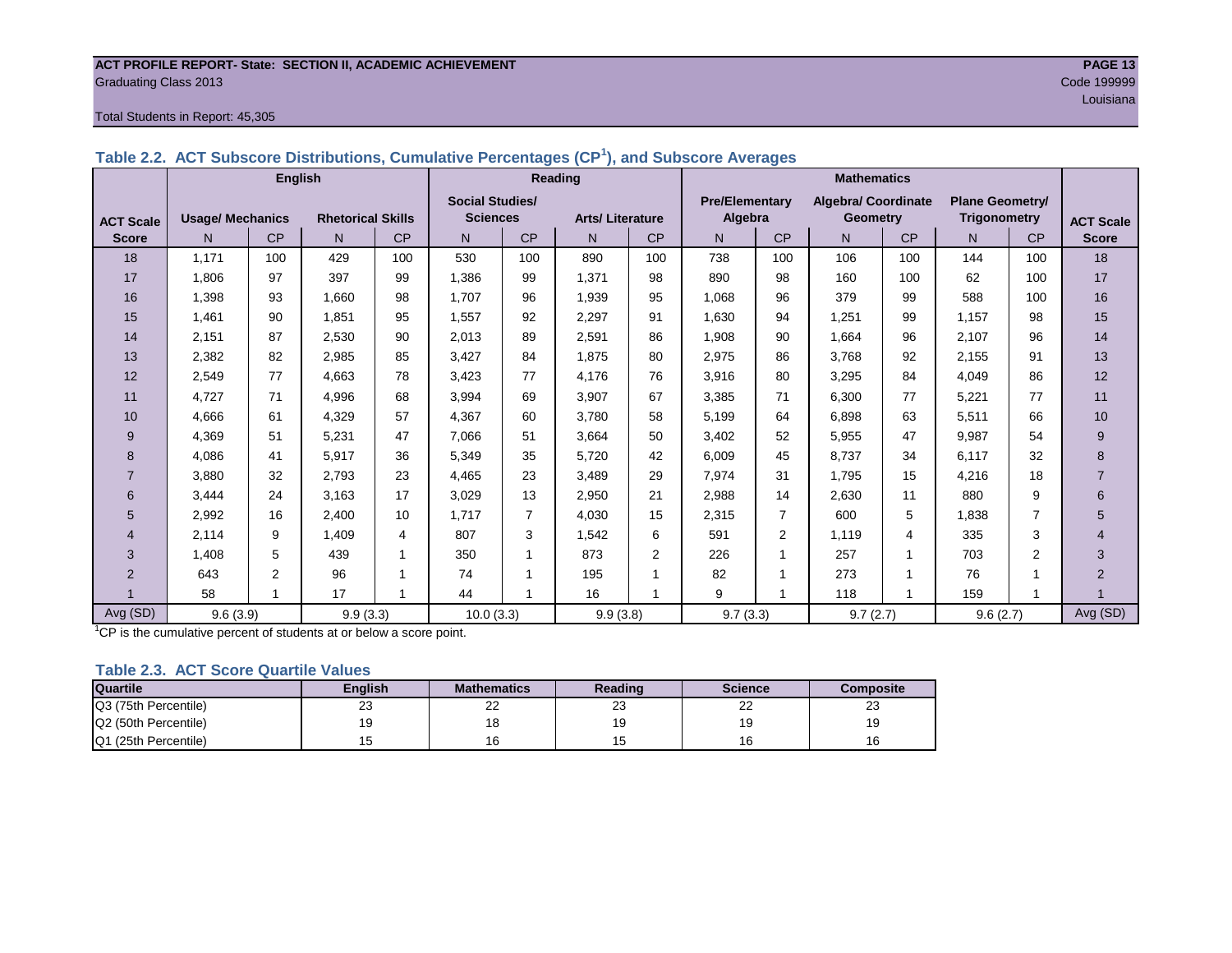#### **Table 2.4. Average ACT Composite Scores for Race/Ethnicity by Level of Preparation**

| <b>Student</b>  |                                 | <b>Number of Students</b> | <b>Percent Taking</b>     |                     | <b>Average ACT Composite Score</b> |
|-----------------|---------------------------------|---------------------------|---------------------------|---------------------|------------------------------------|
| Group           | <b>Race/Ethnicity</b>           | <b>Tested</b>             | Core or More <sup>1</sup> | <b>Core or More</b> | <b>Less Than Core</b>              |
|                 | <b>All Students</b>             | 45,305                    | 75                        | 20.6                | 16.1                               |
|                 | <b>Black/African American</b>   | 14,378                    | 69                        | 17.8                | 15.1                               |
|                 | American Indian/Alaska Native   | 318                       | 65                        | 19.6                | 15.4                               |
|                 | <b>I</b> White                  | 23,209                    | 81                        | 22.0                | 16.9                               |
| <b>State</b>    | Hispanic/Latino                 | 2,093                     | 77                        | 20.4                | 16.1                               |
|                 | Asian                           | 820                       | 85                        | 23.0                | 17.9                               |
|                 | Native Hawaiian/Other Pac. Isl. | 38                        | 55                        | 21.1                | 15.3                               |
|                 | I Two or more races             | 1,256                     | 80                        | 21.0                | 16.9                               |
|                 | Prefer not/No Response          | 3,193                     | 54                        | 20.0                | 15.7                               |
|                 | <b>All Students</b>             | 1,799,243                 | 74                        | 21.7                | 18.7                               |
|                 | Black/African American          | 239,598                   | 69                        | 17.5                | 15.6                               |
|                 | American Indian/Alaska Native   | 14,217                    | 62                        | 19.1                | 16.5                               |
|                 | <b>I</b> White                  | 1,034,712                 | 76                        | 22.9                | 20.0                               |
| <b>National</b> | Hispanic/Latino                 | 259,741                   | 72                        | 19.5                | 17.2                               |
|                 | Asian                           | 71,677                    | 81                        | 24.1                | 21.5                               |
|                 | Native Hawaiian/Other Pac. Isl. | 4,772                     | 71                        | 20.5                | 17.5                               |
|                 | Two or more races               | 64,221                    | 74                        | 21.9                | 19.2                               |
|                 | Prefer not/No Response          | 110,305                   | 58                        | 22.4                | 18.4                               |

<sup>1</sup>"Core or More" results correspond to students taking four or more years of English AND three or more years each of math, social studies, and natural science.

#### **Table 2.5. Average ACT Scores by Race/Ethnicity**

| <b>Student</b>  |                                 |                |                    |                |                |                  |
|-----------------|---------------------------------|----------------|--------------------|----------------|----------------|------------------|
| <b>Group</b>    | <b>Race/Ethnicity</b>           | <b>English</b> | <b>Mathematics</b> | <b>Reading</b> | <b>Science</b> | <b>Composite</b> |
|                 | <b>All Students</b>             | 19.4           | 19.2               | 19.7           | 19.2           | 19.5             |
|                 | Black/African American          | 16.4           | 17.2               | 17.1           | 16.8           | 17.0             |
|                 | American Indian/Alaska Native   | 17.6           | 18.0               | 18.4           | 17.9           | 18.1             |
|                 | White                           | 21.3           | 20.4               | 21.3           | 20.6           | 21.0             |
| <b>State</b>    | Hispanic/Latino                 | 19.2           | 19.2               | 19.7           | 19.2           | 19.5             |
|                 | Asian                           | 22.1           | 23.2               | 21.7           | 22.0           | 22.4             |
|                 | Native Hawaiian/Other Pac. Isl. | 18.4           | 18.5               | 18.7           | 18.4           | 18.6             |
|                 | Two or more races               | 20.2           | 19.7               | 20.6           | 19.8           | 20.2             |
|                 | Prefer not/No Response          | 18.4           | 18.5               | 19.1           | 18.4           | 18.7             |
|                 | <b>All Students</b>             | 20.2           | 20.9               | 21.1           | 20.7           | 20.9             |
|                 | Black/African American          | 15.7           | 17.2               | 17.0           | 16.9           | 16.9             |
|                 | American Indian/Alaska Native   | 16.6           | 18.2               | 18.3           | 18.3           | 18.0             |
|                 | White                           | 21.8           | 21.9               | 22.6           | 22.0           | 22.2             |
| <b>National</b> | Hispanic/Latino                 | 17.7           | 19.3               | 18.9           | 18.8           | 18.8             |
|                 | Asian                           | 22.5           | 25.0               | 22.9           | 23.1           | 23.5             |
|                 | Native Hawaiian/Other Pac. Isl. | 18.6           | 20.1               | 19.5           | 19.5           | 19.5             |
|                 | Two or more races               | 20.6           | 20.9               | 21.6           | 20.9           | 21.1             |
|                 | Prefer not/No Response          | 20.0           | 20.8               | 21.0           | 20.5           | 20.7             |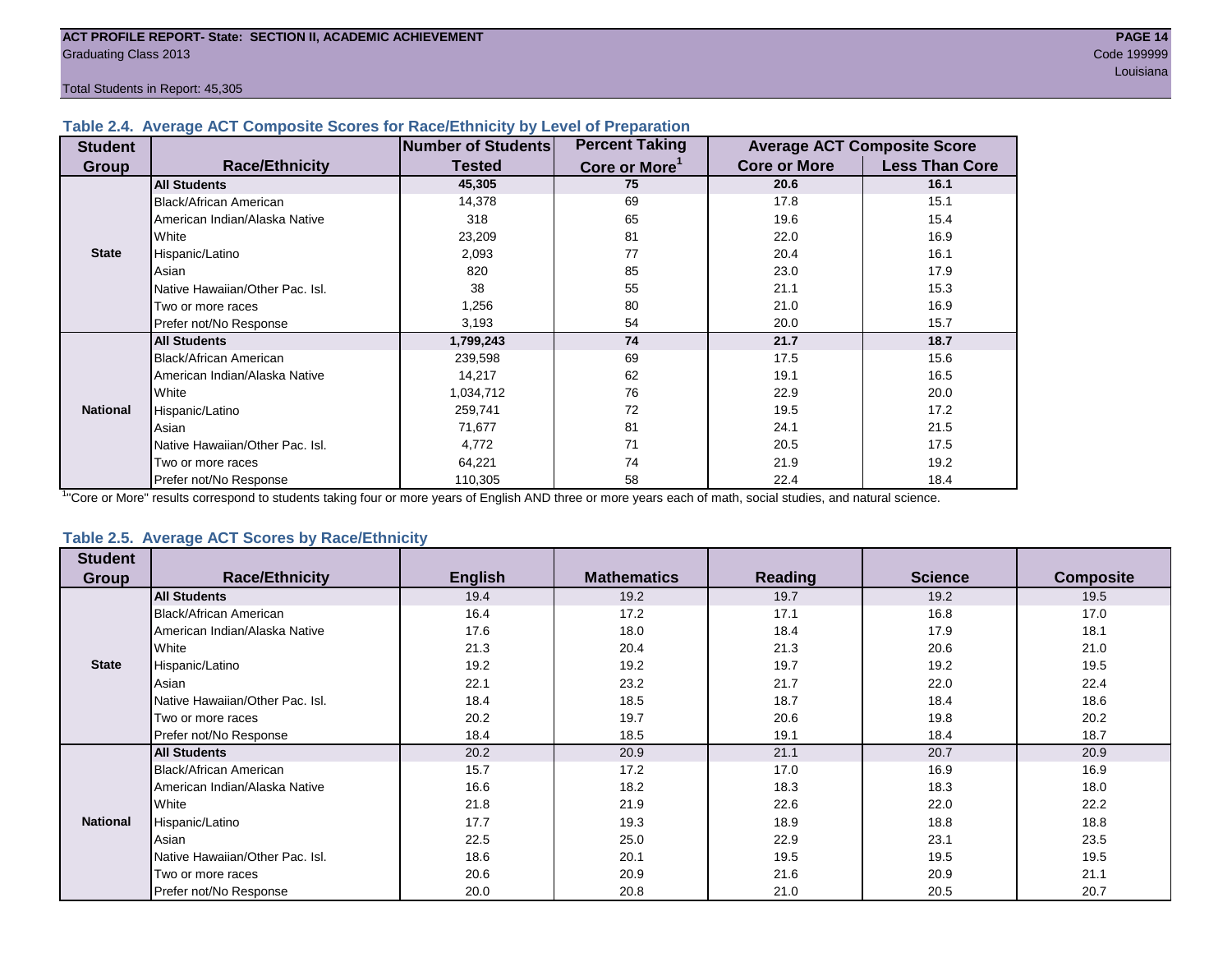#### **ACT PROFILE REPORT- State: SECTION II, ACADEMIC ACHIEVEMENT PAGE 15** Graduating Class 2013 Code 199999

Total Students in Report: 45,305

| <b>Student</b>  | <b>CRS</b> |             | <b>English</b> |         | <b>Mathematics</b> |         | <b>Reading</b> | <b>Science</b> |                |  |
|-----------------|------------|-------------|----------------|---------|--------------------|---------|----------------|----------------|----------------|--|
| Group           | Range      | N           | %              | N       | %                  | N       | %              | N              | %              |  |
|                 | 33 to 36   | 1,550       | 3              | 445     |                    | 1,201   | 3              | 414            |                |  |
|                 | 28 to 32   | 3,390       |                | 1,774   | 4                  | 4,105   | 9              | 1,874          | 4              |  |
|                 | 24 to 27   | 13<br>6,048 |                | 6,284   | 14                 | 5,380   | 12             | 6,619          | 15             |  |
| <b>State</b>    | 20 to 23   | 11,460      | 25             | 8,573   | 19                 | 10,637  | 23             | 12,556         | 28             |  |
|                 | 16 to 19   | 9,058       | 20             | 19.365  | 43                 | 12.128  | 27             | 13,144         | 29             |  |
|                 | 13 to 15   | 7,459       | 16             | 8,528   | 19                 | 7,613   | 17             | 6,393          | 14             |  |
|                 | 01 to 12   | 6,340       | 14             | 336     |                    | 4,241   | 9              | 4,305          | 10             |  |
|                 | 33 to 36   | 81,846      | 5              | 51,648  | 3                  | 89,731  | 5              | 36,033         | $\overline{2}$ |  |
|                 | 28 to 32   | 175,672     | 10             | 156,561 | 9                  | 239,643 | 13             | 138,865        | 8              |  |
|                 | 24 to 27   | 291,095     | 16             | 385.102 | 21                 | 277,723 | 15             | 364,600        | 20             |  |
| <b>National</b> | 20 to 23   | 447,398     | 25             | 343,822 | 19                 | 424,936 | 24             | 542,531        | 30             |  |
|                 | 16 to 19   | 327,718     | 18             | 590,816 | 33                 | 384,706 | 21             | 413,107        | 23             |  |
|                 | 13 to 15   | 242.064     | 13             | 258.384 | 14                 | 240.069 | 13             | 183,840        | 10             |  |
|                 | 01 to 12   | 233,450     | 13             | 12,910  |                    | 142,435 | 8              | 120,267        |                |  |

### **Table 2.6. Percent of Students in College Readiness Standards (CRS) Score Ranges**

### **Table 2.7. Average ACT Scores by Gender**

| <b>Student Group</b> | <b>Gender</b> |         |         | <b>Average ACT Scores</b> |             |         |         |           |  |  |  |  |  |
|----------------------|---------------|---------|---------|---------------------------|-------------|---------|---------|-----------|--|--|--|--|--|
|                      |               | N       | Percent | Enalish                   | Mathematics | Reading | Science | Composite |  |  |  |  |  |
|                      | Males         | 21,492  | 47      | 18.8                      | 19.4        | 19.3    | 19.4    | 19.4      |  |  |  |  |  |
| <b>State</b>         | Females       | 23,609  | 52      | 19.9                      | 18.9        | 20.1    | 19.0    | 19.6      |  |  |  |  |  |
|                      | Missing       | 204     |         | 21.4                      | 20.1        | 20.9    | 20.0    | 20.8      |  |  |  |  |  |
|                      | Males         | 835,431 | 46      | 19.8                      | 21.4        | 20.9    | 21.2    | 20.9      |  |  |  |  |  |
| <b>National</b>      | Females       | 954,919 | 53      | 20.6                      | 20.5        | 21.4    | 20.4    | 20.9      |  |  |  |  |  |
|                      | Missing       | 8,893   | 0       | 16.1                      | 18.2        | 17.6    | 17.7    | 17.5      |  |  |  |  |  |

# **Table 2.8. Percent of Students Who Met College Readiness Benchmark Scores by Gender**

| <b>Student Group</b> | Gender  |         | <b>Percent of Students</b> | Met     |         |          |
|----------------------|---------|---------|----------------------------|---------|---------|----------|
|                      |         | English | Mathematics                | Reading | Science | All Four |
| <b>State</b>         | Males   | 56      | 31                         | 31      | 27      |          |
|                      | Females | 63      | 27                         | 35      | 22      | 14       |
|                      | Males   | 62      | 47                         | 43      | 40      | 29       |
| <b>National</b>      | Females | 67      | 4 <sup>1</sup>             | 45      | 33      | 24       |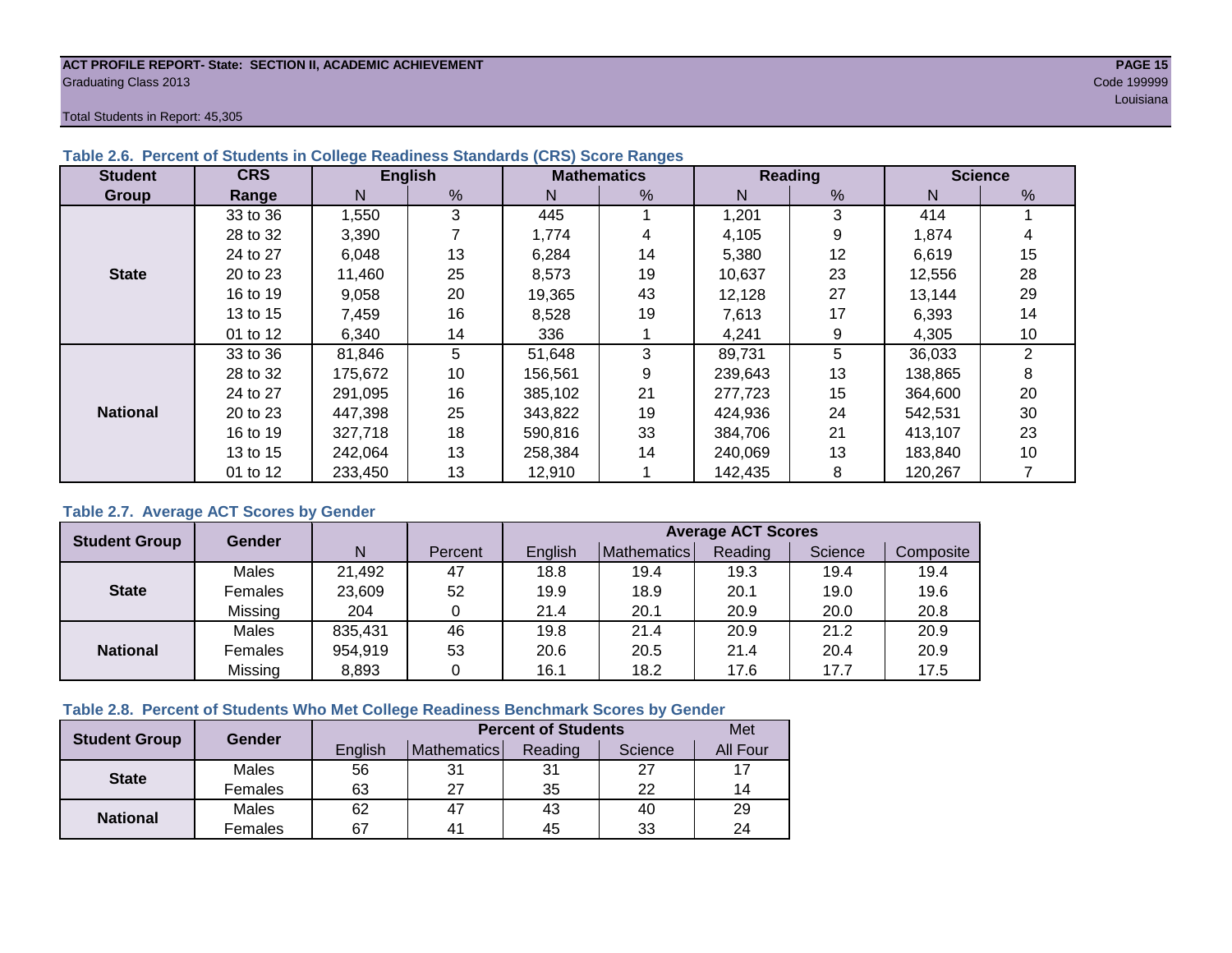#### **ACT PROFILE REPORT- State: SECTION II, ACADEMIC ACHIEVEMENT PAGE 16** Graduating Class 2013 Code 199999

| <b>Student</b>  | <b>Curriculum</b>                       | N        | <b>English</b> |      |       | Reading<br><b>Mathematics</b> |       |      |       | <b>Science</b> | <b>Composite</b> |      |
|-----------------|-----------------------------------------|----------|----------------|------|-------|-------------------------------|-------|------|-------|----------------|------------------|------|
| <b>Group</b>    | Taken $^{\scriptscriptstyle\mathsf{T}}$ |          | CRB %          | Avg  | CRB % | Avg                           | CRB % | Avg  | CRB % | Avg            | CRB $\%^4$       | Avg  |
|                 | Core or More <sup>2</sup>               | 33,866   | 70             | 20.8 | 36    | 20.0                          | 40    | 20.8 | 30    | 20.2           | 20               | 20.6 |
| <b>State</b>    | Less than Core                          | 8,100    | 28             | 15.1 |       | 16.4                          | 12    | 16.3 | 6     | 15.9           |                  | 16.1 |
|                 | Missing <sup>3</sup>                    | 3,339    | 36             | 16.0 | 14    | 17.2                          | 20    | 17.2 | 12    | 16.8           |                  | 16.9 |
|                 | Core or More                            | .322,739 | 71             | 21.2 | 50    | 21.7                          | 50    | 22.0 | 42    | 21.5           | 31               | 21.7 |
| <b>National</b> | Less than Corel                         | 396,592  | 48             | 17.8 | 27    | 18.9                          | 30    | 19.0 | 22    | 18.8           | 14               | 18.7 |
|                 | Missing                                 | 79,912   | 36             | 16.0 | 19    | 17.8                          | 24    | 17.5 | 17    | 17.7           | 10               | 17.4 |

**Table 2.9. College Readiness Benchmark (CRB) Percent and Average ACT Scores by Overall High School Curriculum**

1 "Curriculum Taken" reflects overall high school curriculum in this table.

 $^2$  "Core or More" results correspond to students taking four or more years of English AND three or more years each of math, social studies, and natural science.

 $3$  Zero years or no coursework information reported in one or more content areas.

 $4$  Composite CRB% results reflect students who met all four subject-area benchmarks.

| Table 2.10. College Readiness Benchmark (CRB) Percent and Average ACT Scores by Content-Specific Curriculum |  |
|-------------------------------------------------------------------------------------------------------------|--|
|-------------------------------------------------------------------------------------------------------------|--|

| <b>Student</b>  | Curriculum                    |          | <b>English</b> |      |          | <b>Mathematics</b> |      |          | <b>Reading</b> |      |          | <b>Science</b> |      |  |
|-----------------|-------------------------------|----------|----------------|------|----------|--------------------|------|----------|----------------|------|----------|----------------|------|--|
| Group           | $\mathsf{Taken}^{\mathsf{T}}$ |          | CRB %          | Avg  | N        | CRB %              | Avg  | N        | CRB %          | Avg  | N        | CRB %          | Avg  |  |
|                 | Core or More <sup>2</sup>     | 40,359   | 63             | 19.9 | 38,507   | 33                 | 19.6 | 37,955   | 37             | 20.3 | 37,313   | 28             | 19.9 |  |
| <b>State</b>    | Less than Corel               | 2,063    | 26             | 14.8 | 3,801    |                    | 15.9 | 4,287    | 12             | 16.3 | 4,838    |                | 15.3 |  |
|                 | Missing <sup>3</sup>          | 2,883    | 37             | 16.2 | 2,997    | 15                 | 17.2 | 3,063    | 21             | 17.4 | 3,154    | 12             | 16.8 |  |
|                 | Core or More                  | .646,286 | 67             | 20.6 | ,648,697 | 46                 | 21.3 | .554,990 | 46             | 21.5 | ,506,965 | 40             | 21.3 |  |
| <b>National</b> | Less than Core                | 84,048   | 36             | 15.9 | 77,906   |                    | 16.3 | 171,617  | 32             | 19.7 | 218,267  |                | 18.0 |  |
|                 | Missing                       | 68,909   | 38             | 16.4 | 72,640   | 20                 | 17.9 | 72,636   | 25             | 17.7 | 74,011   | 18             | 17.8 |  |

<sup>1</sup>"Curriculum Taken" reflects content-specific curriculum in this table.

<sup>2</sup> "Core or More" results correspond to students taking four or more years of English or three or more years of math, social studies, or natural science, respectively. For instance, Reading "Core or More" results correspond to students taking three or more years of social studies, regardless of courses taken in other content areas.

 $3$  Zero years or no coursework information reported in the specified content area.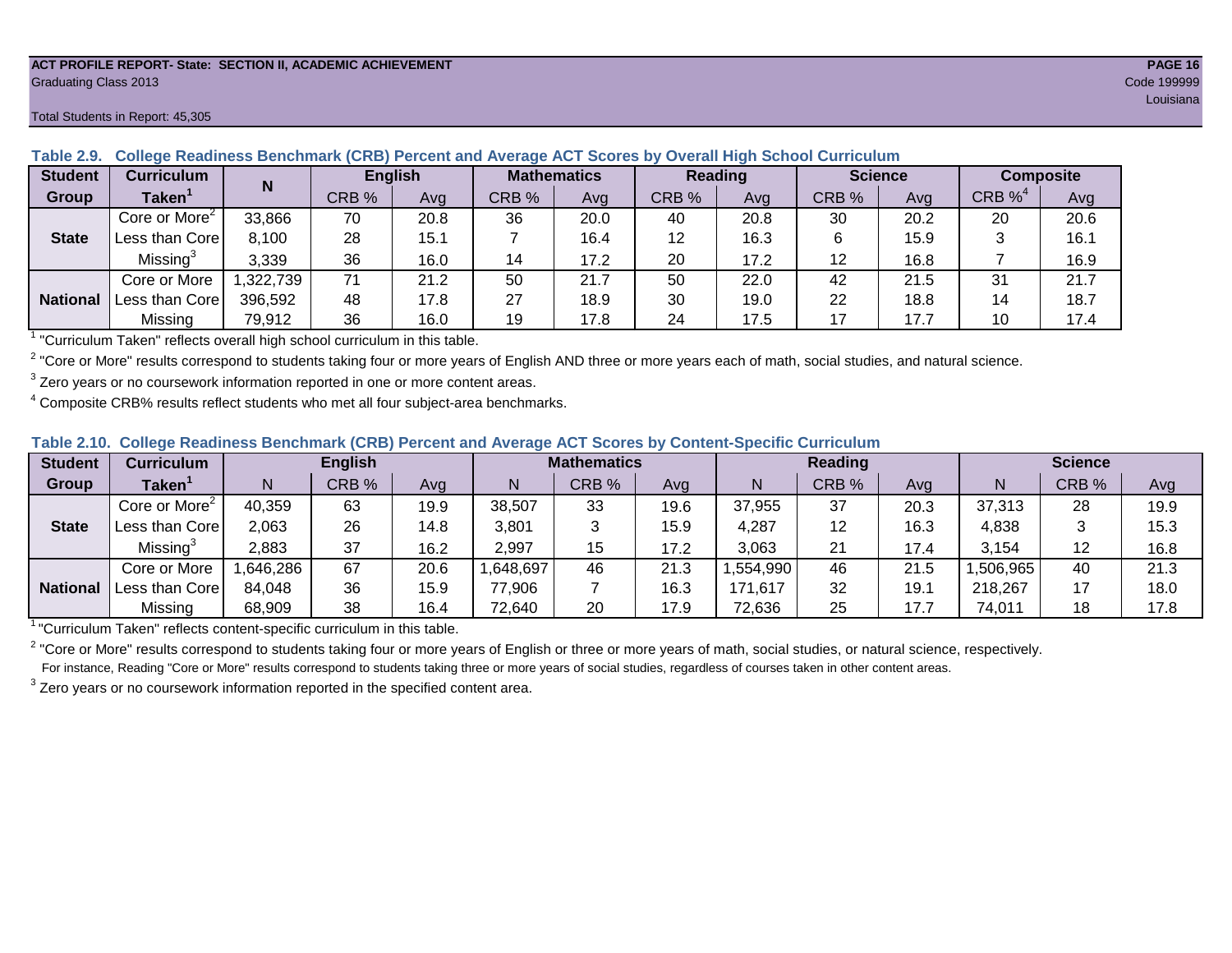# Section III College Readiness and the Impact of Course Rigor

Beginning with the Graduating Class of 2013, all students whose scores are college reportable, both standard and extended time tests, are now included. Also beginning with the 2013 Graduating Class data, College Readiness Benchmarks for Reading and Science were updated to reflect the most recent college coursework research.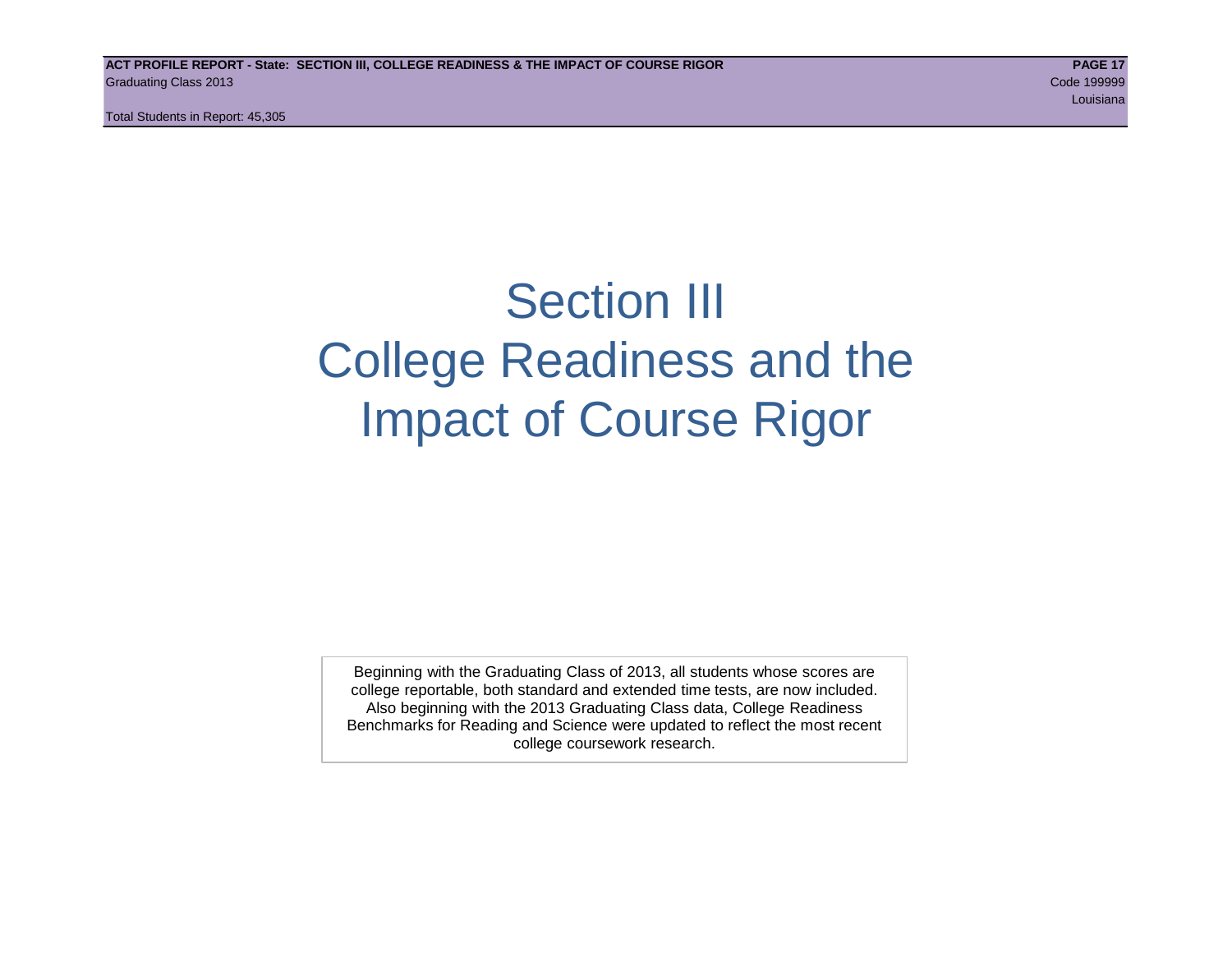#### **ACT PROFILE REPORT - State: SECTION III, COLLEGE READINESS & THE IMPACT OF COURSE RIGOR PAGE 18** Graduating Class 2013 Code 199999

louisiana and a contract of the contract of the contract of the contract of the contract of the contract of the

Total Students in Report: 45,305

# **Figure 3.1. Percent of Students Who Met ACT College Readiness Benchmark Scores by Race/Ethnicity: ENGLISH**



ACT English Benchmark Score = **18**

**□ Percent Ready DPercent Not Ready**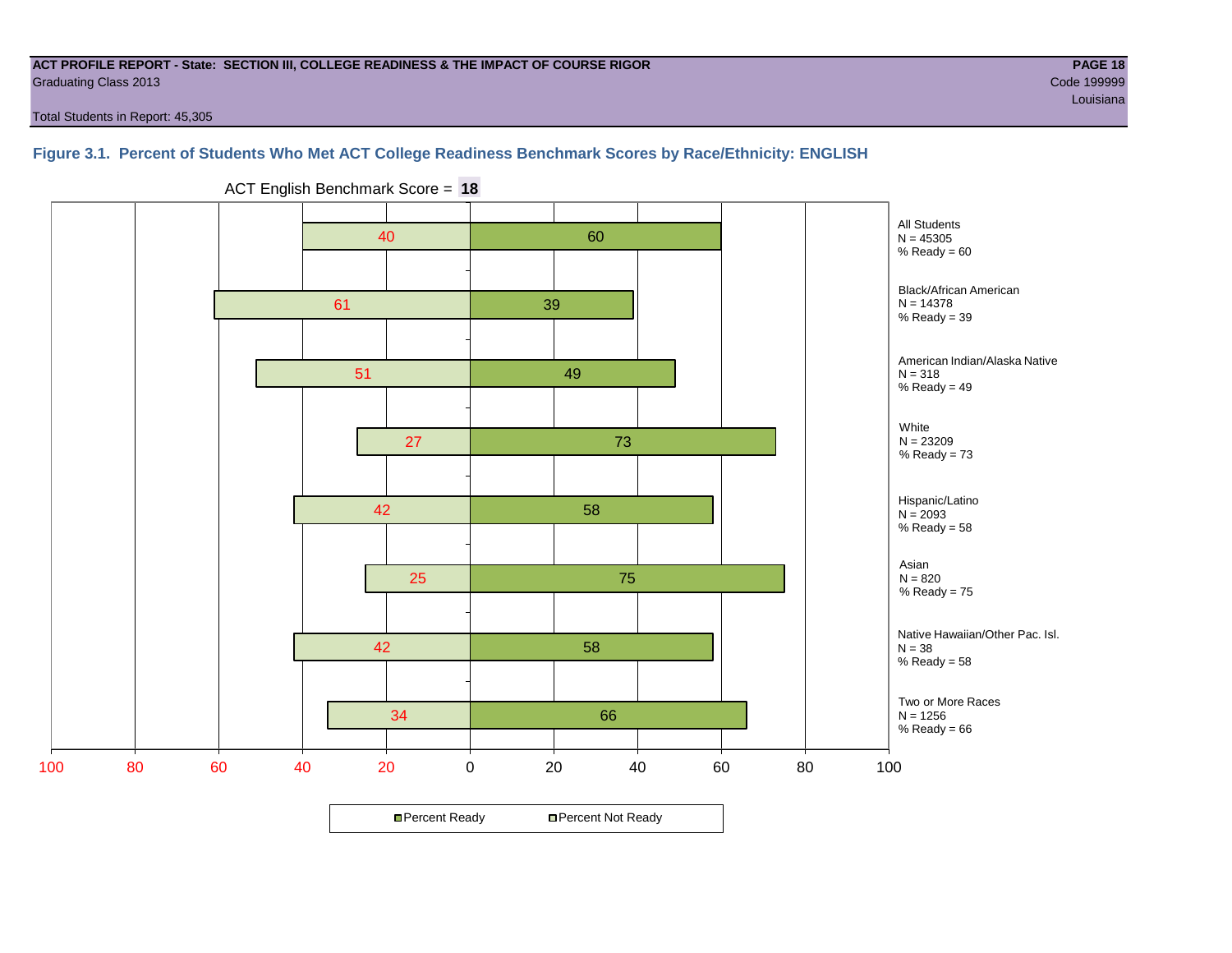#### **ACT PROFILE REPORT - State: SECTION III, COLLEGE READINESS & THE IMPACT OF COURSE RIGOR PAGE 19** Graduating Class 2013 Code 199999

Total Students in Report: 45,305

# **Figure 3.2. Percent of Students Who Met ACT College Readiness Benchmark Scores by Race/Ethnicity: MATHEMATICS**



ACT Mathematics Benchmark Score = **22**

**□ Percent Ready DPercent Not Ready**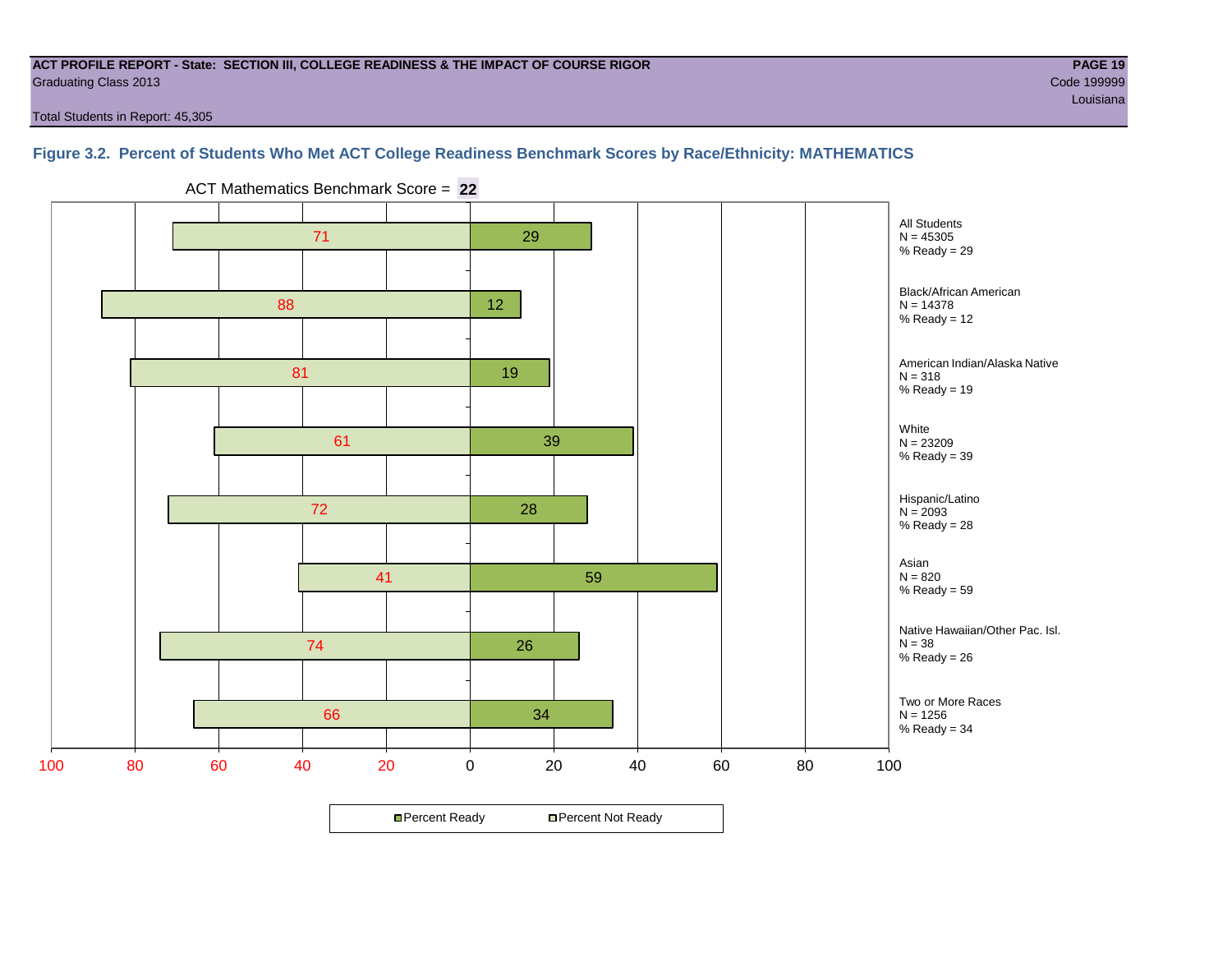#### **ACT PROFILE REPORT - State: SECTION III, COLLEGE READINESS & THE IMPACT OF COURSE RIGOR PAGE 20** Graduating Class 2013 Code 199999

Total Students in Report: 45,305

### **Figure 3.3. Percent of Students Who Met ACT College Readiness Benchmark Scores by Race/Ethnicity: READING**



ACT Reading Benchmark Score = **22**

**□ Percent Ready DPercent Not Ready**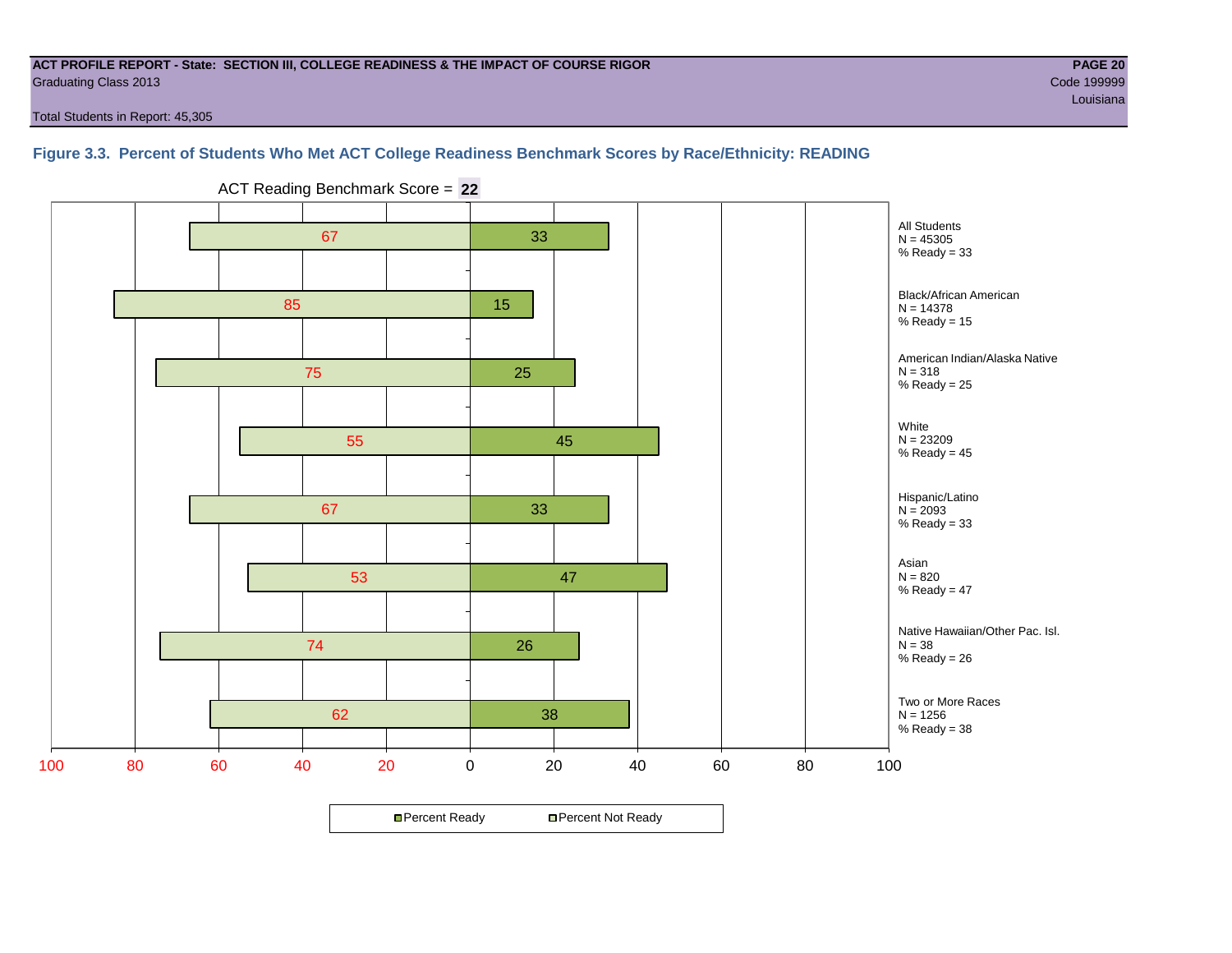#### **ACT PROFILE REPORT - State: SECTION III, COLLEGE READINESS & THE IMPACT OF COURSE RIGOR PAGE 21** Graduating Class 2013 Code 199999

louisiana and a contract of the contract of the contract of the contract of the contract of the contract of the

Total Students in Report: 45,305

# **Figure 3.4. Percent of Students Who Met ACT College Readiness Benchmark Scores by Race/Ethnicity: SCIENCE**

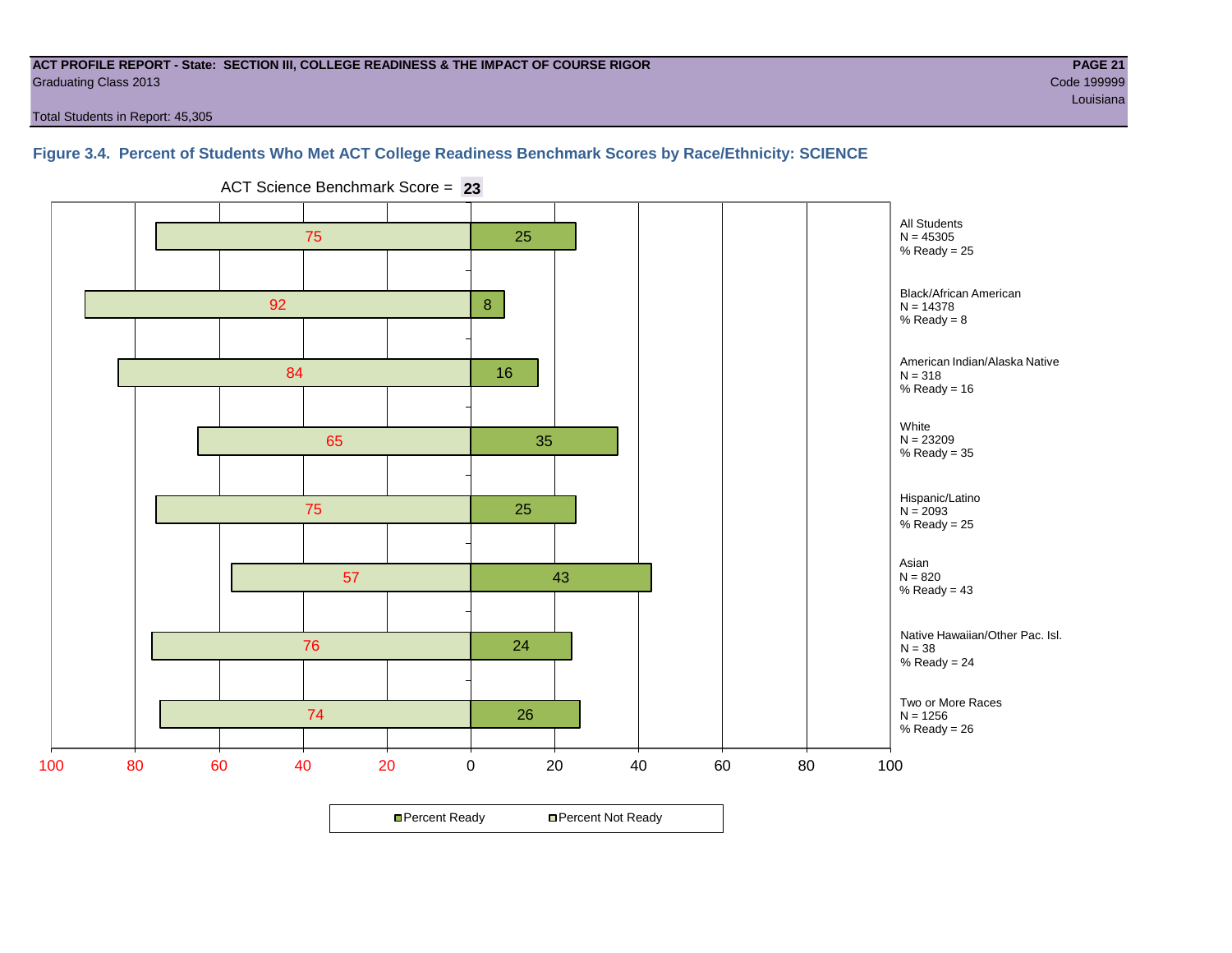#### **ACT PROFILE REPORT - State: SECTION III, COLLEGE READINESS & THE IMPACT OF COURSE RIGOR PAGE 22** Graduating Class 2013 Code 199999

Total Students in Report: 45,305

**Figure 3.5. Percent of Students Who Met ACT College Readiness Benchmark Scores by Race/Ethnicity: ALL FOUR**

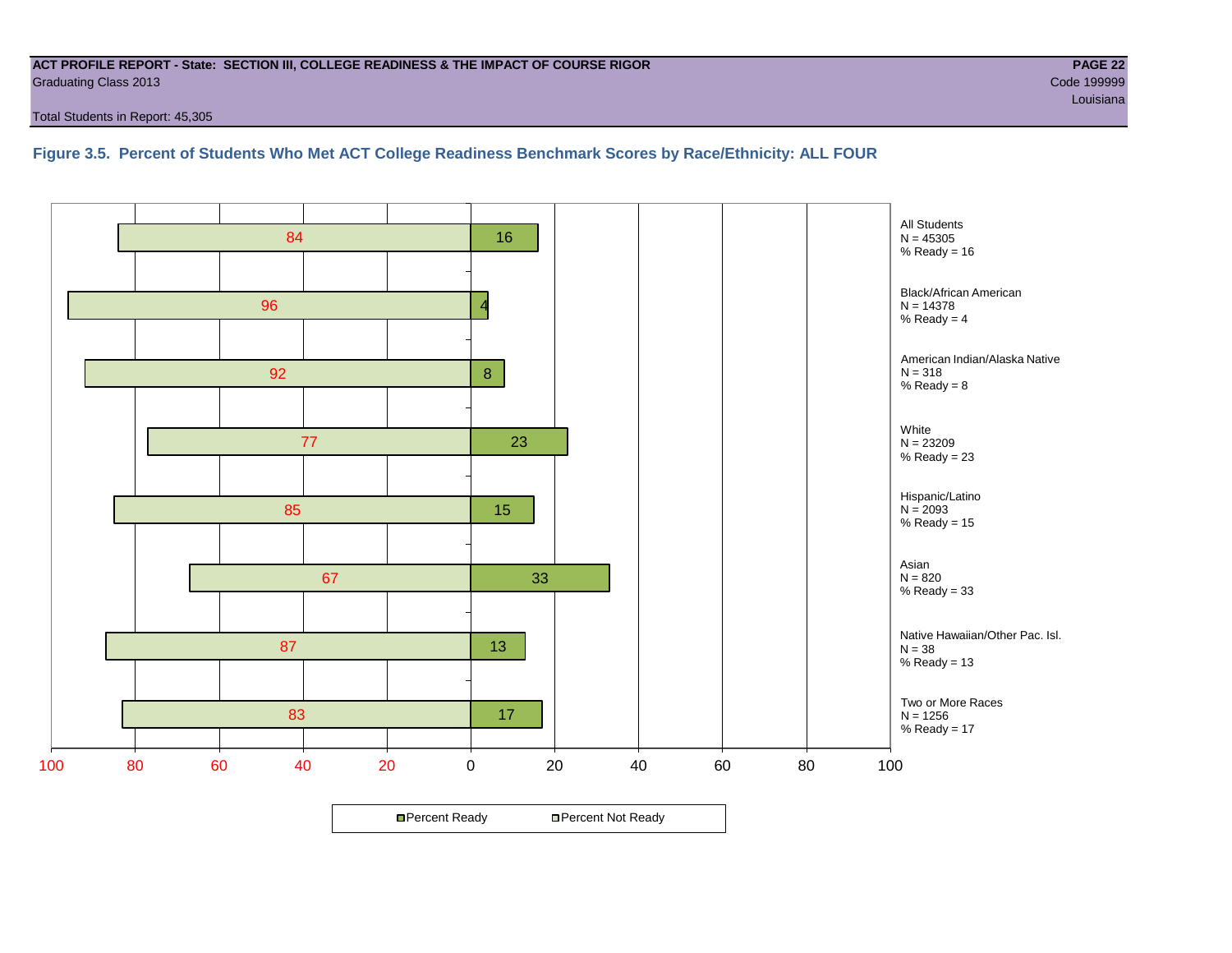#### **ACT PROFILE REPORT - State: SECTION III, COLLEGE READINESS & THE IMPACT OF COURSE RIGOR PAGE 23** Graduating Class 2013 Code 199999

Total Students in Report: 45,305

**Table 3.1. Average ACT Scores and Average ACT Score Changes by Common Course Patterns**

| <b>Course Pattern</b>                            |        |                | <b>All Students</b> |                     | <b>Males</b> |                |            |                          | <b>Females</b> |                |            |                        |
|--------------------------------------------------|--------|----------------|---------------------|---------------------|--------------|----------------|------------|--------------------------|----------------|----------------|------------|------------------------|
|                                                  |        |                | <b>ACT</b>          | <b>Course Value</b> |              |                | <b>ACT</b> | <b>Course Value</b>      |                |                | <b>ACT</b> | <b>Course Value</b>    |
| <b>ENGLISH COURSE PATTERN</b>                    | N.     | Percent        | English             | Added <sup>1</sup>  | N            | Percent        | English    | Added                    | N              | Percent        | English    | A d d e d <sup>1</sup> |
| Eng 9, Eng 10, Eng 11, Eng 12, & Other English   | 6,683  | 15             | 21.8                | 7.0                 | 2,854        | 13             | 21.2       | 6.8                      | 3,826          | 16             | 22.2       | 7.0                    |
| Eng 9, Eng 10, Eng 11, Eng 12                    | 33,676 | 74             | 19.5                | 4.7                 | 15,991       | 74             | 19.0       | 4.6                      | 17,668         | 75             | 19.9       | 4.7                    |
| Less than 4 years of English                     | 2,063  | 5              | 14.8                |                     | 1,199        | 6              | 14.4       | $\sim$                   | 860            | $\overline{4}$ | 15.2       |                        |
| Zero years / no English courses reported         | 2,883  | 6              | 16.2                |                     | 1,448        | $\overline{7}$ | 15.4       | $\overline{\phantom{a}}$ | 1,255          | 5              | 16.3       |                        |
|                                                  |        |                | <b>ACT</b>          | <b>Course Value</b> |              |                | <b>ACT</b> | <b>Course Value</b>      |                |                | <b>ACT</b> | <b>Course Value</b>    |
| <b>MATHEMATICS COURSE PATTERN</b>                | N.     | Percent        | Math                | Added <sup>1</sup>  | $\mathsf{N}$ | Percent        | Math       | Added <sup>1</sup>       | N              | Percent        | Math       | A d d e d <sup>1</sup> |
| Alg 1, Alg 2, Geom, Trig, & Calc                 | 1,510  | 3              | 23.0                | 7.1                 | 661          | 3              | 23.8       | 7.8                      | 849            | $\overline{4}$ | 22.5       | 6.8                    |
| Alg 1, Alg 2, Geom, Trig, & Other Adv Math       | 2.235  | 5              | 20.9                | 5.0                 | 839          | $\overline{4}$ | 21.4       | 5.4                      | 1,396          | 6              | 20.7       | 5.0                    |
| Alg 1, Alg 2, Geom, & Trig                       | 2.080  | 5              | 19.5                | 3.6                 | 949          | $\overline{4}$ | 19.8       | 3.8                      | 1,130          | 5              | 19.3       | 3.6                    |
| Alg 1, Alg 2, Geom, & Other Adv Math             | 14,308 | 32             | 18.5                | 2.6                 | 6,194        | 29             | 18.8       | 2.8                      | 8,105          | 34             | 18.2       | 2.5                    |
| Other comb of 4 or more years of Math            | 12,091 | 27             | 21.7                | 5.8                 | 5,884        | 27             | 22.3       | 6.3                      | 6,205          | 26             | 21.1       | 5.4                    |
| Alg 1, Alg 2, & Geom                             | 4,147  | 9              | 16.7                | 0.8                 | 2,211        | 10             | 16.9       | 0.9                      | 1,933          | 8              | 16.5       | 0.8                    |
| Other comb of 3 or 3.5 years of Math             | 2.136  | 5              | 18.2                | 2.3                 | 1,041        | 5              | 18.4       | 2.4                      | 1,091          | 5              | 17.9       | 2.2                    |
| Less than 3 years of Math                        | 3.801  | 8              | 15.9                |                     | 2,189        | 10             | 16.0       | $\mathbf{r}$             | 1,608          | $\overline{7}$ | 15.7       |                        |
| Zero years / no Math courses reported            | 2,997  | $\overline{7}$ | 17.2                |                     | 1,524        | $\overline{7}$ | 17.1       | $\sim$                   | 1,292          | 5              | 16.9       |                        |
|                                                  |        |                | <b>ACT</b>          | <b>Course Value</b> |              |                | <b>ACT</b> | <b>Course Value</b>      |                |                | <b>ACT</b> | <b>Course Value</b>    |
| <b>I</b> SOCIAL SCIENCE COURSE PATTERN           | N.     | Percent        | Reading             | Added <sup>1</sup>  | N            | Percent        | Reading    | Added                    | N              | Percent        | Reading    | $A dded^1$             |
| US Hist, World Hist, Am Gov, & Other Hist        | 725    | $\overline{2}$ | 21.2                | 4.9                 | 346          | 2              | 20.2       | 4.3                      | 379            | 2              | 22.1       | 5.4                    |
| Other comb of 4 or more years Social Science     | 20,206 | 45             | 21.1                | 4.8                 | 9,298        | 43             | 20.9       | 5.0                      | 10,901         | 46             | 21.3       | 4.6                    |
| US Hist, World Hist, & Am Gov                    | 1,523  | 3              | 18.0                | 1.7                 | 782          | $\overline{4}$ | 17.6       | 1.7                      | 738            | 3              | 18.4       | 1.7                    |
| Other comb of 3 or 3.5 years of Social Science   | 15,501 | 34             | 19.4                | 3.1                 | 7,177        | 33             | 18.9       | 3.0                      | 8,314          | 35             | 19.8       | 3.1                    |
| Less than 3 years of Social Science              | 4,287  | 9              | 16.3                |                     | 2,339        | 11             | 15.9       | $\overline{\phantom{a}}$ | 1,945          | 8              | 16.7       |                        |
| Zero years / no Social Science courses reported  | 3,063  | $\overline{7}$ | 17.4                |                     | 1,550        | $\overline{7}$ | 16.7       | $\overline{a}$           | 1,332          | 6              | 17.6       |                        |
|                                                  |        |                | <b>ACT</b>          | <b>Course Value</b> |              |                | <b>ACT</b> | Course Value             |                |                | <b>ACT</b> | <b>Course Value</b>    |
| <b>I</b> NATURAL SCIENCE COURSE PATTERN          | N.     | Percent        | Science             | Added <sup>1</sup>  | $\mathsf{N}$ | Percent        | Science    | Added <sup>1</sup>       | $\mathsf{N}$   | Percent        | Science    | A d d e d <sup>1</sup> |
| Gen Sci <sup>2</sup> , Bio, Chem, & Phys         | 18,599 | 41             | 21.2                | 5.9                 | 8,986        | 42             | 21.7       | 6.3                      | 9,605          | 41             | 20.6       | 5.4                    |
| Bio, Chem, Phys                                  | 675    | $\overline{1}$ | 23.5                | 8.2                 | 304          | $\mathbf{1}$   | 24.1       | 8.7                      | 371            | $\mathbf{2}$   | 23.0       | 7.8                    |
| Gen Sci <sup>2</sup> , Bio, Chem                 | 17,652 | 39             | 18.5                | 3.2                 | 7,588        | 35             | 18.6       | 3.2                      | 10,054         | 43             | 18.4       | 3.2                    |
| Other comb of 3 years of Natural Science         | 387    | -1             | 15.3                | 0.0                 | 229          | $\mathbf{1}$   | 15.5       | 0.1                      | 158            | 1              | 14.9       | $-0.3$                 |
| Less than 3 years of Natural Science             | 4,838  | 11             | 15.3                |                     | 2,787        | 13             | 15.4       |                          | 2,046          | 9              | 15.2       |                        |
| Zero years / no Natural Science courses reported | 3,154  | $\overline{7}$ | 16.8                |                     | 1,598        | $\overline{7}$ | 16.7       | $\sim$                   | 1,375          | 6              | 16.5       |                        |

<sup>1</sup>Course value added is defined as the average ACT score change compared to course sequences in which students took

less than four years of English or less than three years of Mathematics, Social Science or Natural Science.

<sup>2</sup>Includes General, Physical and Earth Sciences.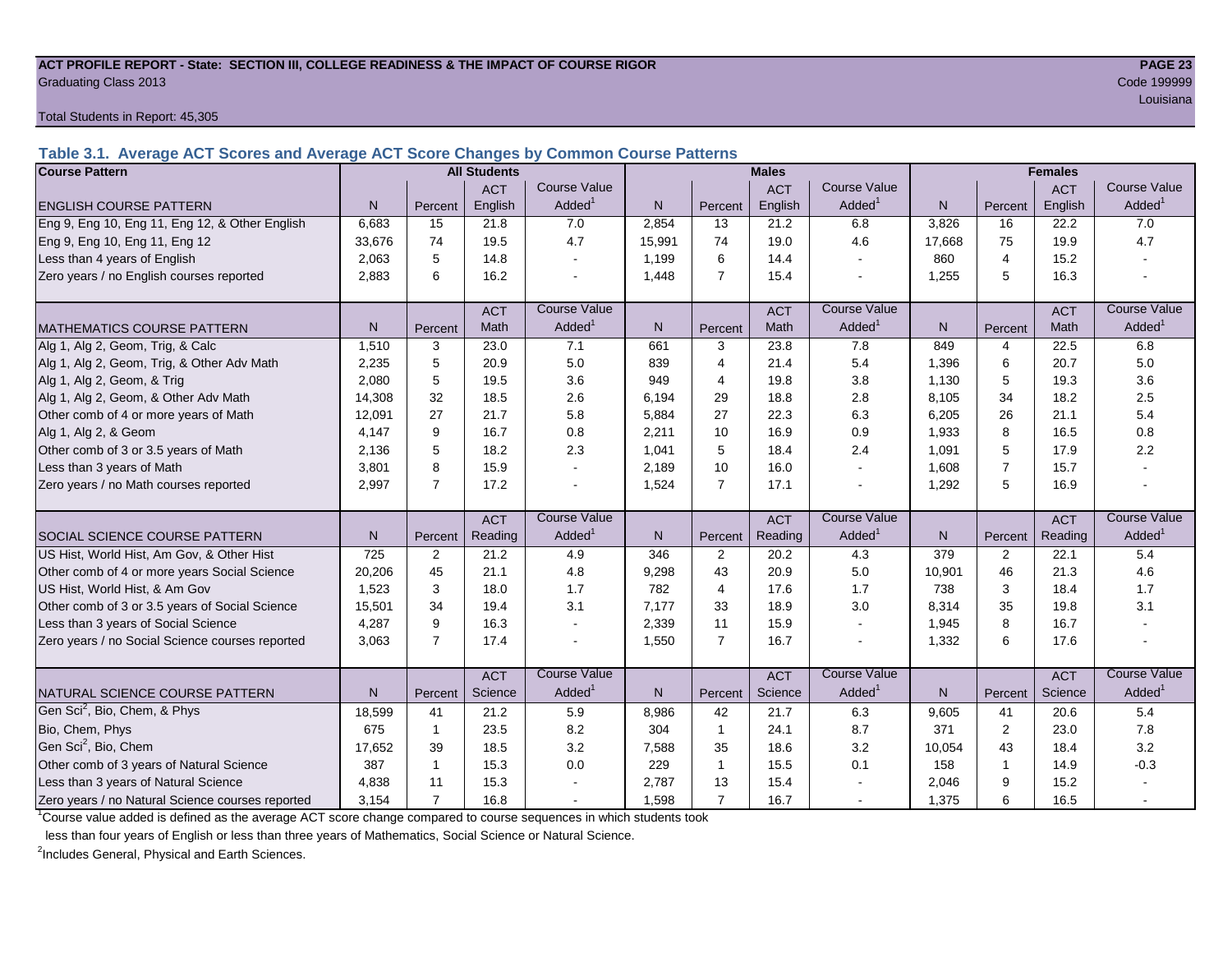#### ACT PROFILE REPORT - State: SECTION III, COLLEGE READINESS & THE IMPACT OF COURSE RIGOR **PAGE 24 Graduating Class 2013** Code 199999 Code 199999

louisiana and a contract of the contract of the contract of the contract of the contract of the contract of the

Total Students in Report: 45,305

# **Table 3.2. College Readiness Percents by Common Course Patterns**

| <b>Course Pattern</b>                            |                |                       | <b>State</b> |                  | <b>National</b> |                       |         |                  |  |  |
|--------------------------------------------------|----------------|-----------------------|--------------|------------------|-----------------|-----------------------|---------|------------------|--|--|
|                                                  |                | <b>Percent Taking</b> | Avg ACT      | Percent Who Met  |                 | <b>Percent Taking</b> | Avg ACT | Percent Who Met  |  |  |
| <b>ENGLISH COURSE PATTERN</b>                    | N              | Pattern               | English      | <b>Benchmark</b> | ${\sf N}$       | Pattern               | English | <b>Benchmark</b> |  |  |
| Eng 9, Eng 10, Eng 11, Eng 12, & Other English   | 6,683          | 15                    | 21.8         | 73               | 380,375         | 21                    | 21.6    | 73               |  |  |
| Eng 9, Eng 10, Eng 11, Eng 12                    | 33,676         | 74                    | 19.5         | 61               | 1,265,911       | 70                    | 20.3    | 65               |  |  |
| Less than 4 years of English                     | 2,063          | 5                     | 14.8         | 26               | 84,048          | 5                     | 15.9    | 36               |  |  |
| Zero years / no English courses reported         | 2,883          | 6                     | 16.2         | 37               | 68,909          | 4                     | 16.4    | 38               |  |  |
|                                                  |                |                       |              |                  |                 |                       |         |                  |  |  |
|                                                  |                | <b>Percent Taking</b> | Avg ACT      | Percent Who Met  |                 | <b>Percent Taking</b> | Avg ACT | Percent Who Met  |  |  |
| <b>MATHEMATICS COURSE PATTERN</b>                | N              | Pattern               | Math         | <b>Benchmark</b> | N               | Pattern               | Math    | <b>Benchmark</b> |  |  |
| Alg 1, Alg 2, Geom, Trig, & Calc                 | 1,510          | 3                     | 23.0         | 62               | 113,999         | 6                     | 23.8    | 68               |  |  |
| Alg 1, Alg 2, Geom, Trig, & Other Adv Math       | 2,235          | 5                     | 20.9         | 46               | 155,095         | 9                     | 21.9    | 56               |  |  |
| Alg 1, Alg 2, Geom, & Trig                       | 2.080          | 5                     | 19.5         | 32               | 119,993         | 7                     | 19.4    | 32               |  |  |
| Alg 1, Alg 2, Geom, & Other Adv Math             | 14,308         | 32                    | 18.5         | 22               | 336,291         | 19                    | 19.6    | 32               |  |  |
| Other comb of 4 or more years of Math            | 12,091         | 27                    | 21.7         | 50               | 610,720         | 34                    | 23.6    | 65               |  |  |
| Alg 1, Alg 2, & Geom                             | 4.147          | 9                     | 16.7         | 8                | 223,733         | 12                    | 17.2    | 11               |  |  |
| Other comb of 3 or 3.5 years of Math             | 2.136          | 5                     | 18.2         | 20               | 88,866          | 5                     | 19.7    | 34               |  |  |
| Less than 3 years of Math                        | 3,801          | 8                     | 15.9         | 3                | 77,906          | 4                     | 16.3    | $\overline{7}$   |  |  |
| Zero years / no Math courses reported            | 2.997          | $\overline{7}$        | 17.2         | 15               | 72,640          | 4                     | 17.9    | 20               |  |  |
|                                                  |                |                       |              |                  |                 |                       |         |                  |  |  |
|                                                  |                | <b>Percent Taking</b> | Avg ACT      | Percent Who Met  |                 | <b>Percent Taking</b> | Avg ACT | Percent Who Met  |  |  |
| SOCIAL SCIENCE COURSE PATTERN                    | N <sub>1</sub> | Pattern               | Reading      | <b>Benchmark</b> | N               | Pattern               | Reading | <b>Benchmark</b> |  |  |
| US Hist, World Hist, Am Gov, & Other Hist        | 725            | 2                     | 21.2         | 46               | 50,989          | 3                     | 22.2    | 51               |  |  |
| Other comb of 4 or more years Social Science     | 20,206         | 45                    | 21.1         | 43               | 908,394         | 50                    | 22.0    | 50               |  |  |
| US Hist, World Hist, & Am Gov                    | 1,523          | 3                     | 18.0         | 24               | 106,021         | 6                     | 19.5    | 34               |  |  |
| Other comb of 3 or 3.5 years of Social Science   | 15,501         | 34                    | 19.4         | 30               | 489,586         | 27                    | 21.0    | 43               |  |  |
| Less than 3 years of Social Science              | 4,287          | 9                     | 16.3         | 12               | 171,617         | 10                    | 19.1    | 32               |  |  |
| Zero years / no Social Science courses reported  | 3,063          | $\overline{7}$        | 17.4         | 21               | 72,636          | 4                     | 17.7    | 25               |  |  |
|                                                  |                |                       |              |                  |                 |                       |         |                  |  |  |
|                                                  |                | <b>Percent Taking</b> | Avg ACT      | Percent Who Met  |                 | <b>Percent Taking</b> | Avg ACT | Percent Who Met  |  |  |
| NATURAL SCIENCE COURSE PATTERN                   | N.             | Pattern               | Science      | <b>Benchmark</b> | N               | Pattern               | Science | <b>Benchmark</b> |  |  |
| Gen Sci <sup>1</sup> , Bio, Chem, & Phys         | 18,599         | 41                    | 21.2         | 39               | 767,293         | 43                    | 21.9    | 46               |  |  |
| Bio, Chem, Phys                                  | 675            | $\overline{1}$        | 23.5         | 58               | 183,685         | 10                    | 23.0    | 54               |  |  |
| Gen Sci <sup>1</sup> , Bio, Chem                 | 17,652         | 39                    | 18.5         | 17               | 504,165         | 28                    | 19.9    | 28               |  |  |
| Other comb of 3 years of Natural Science         | 387            | $\overline{1}$        | 15.3         | 4                | 51,822          | 3                     | 19.1    | 25               |  |  |
| Less than 3 years of Natural Science             | 4,838          | 11                    | 15.3         | 3                | 218,267         | 12                    | 18.0    | 17               |  |  |
| Zero years / no Natural Science courses reported | 3,154          | $\overline{7}$        | 16.8         | 12               | 74,011          | $\overline{4}$        | 17.8    | 18               |  |  |

<sup>1</sup>Includes General, Physical and Earth Sciences.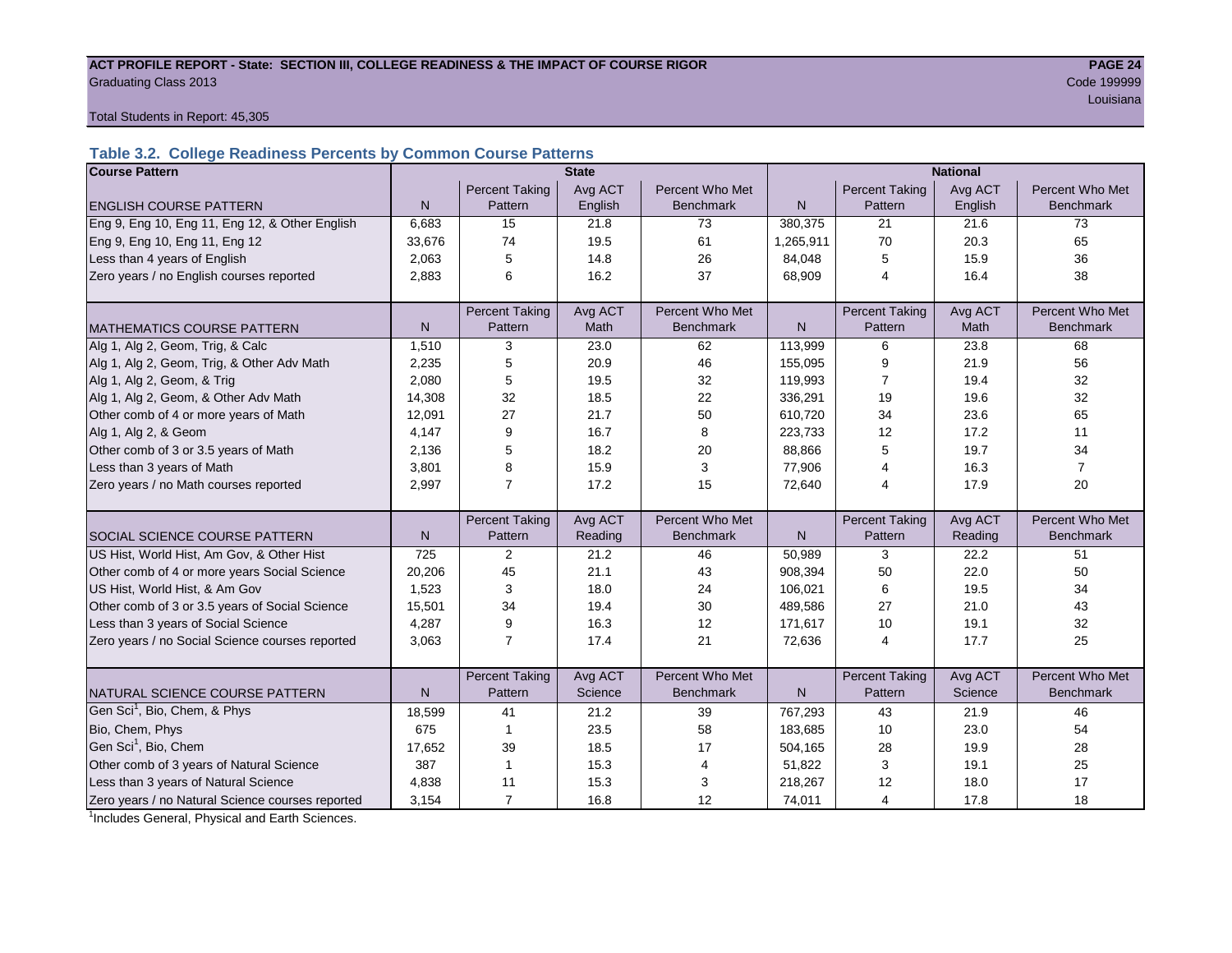# Section IV Career and Educational Aspirations

Beginning with the Graduating Class of 2013, all students whose scores are college reportable, both standard and extended time tests, are now included. Also beginning with the 2013 Graduating Class data, College Readiness Benchmarks for Reading and Science were updated to reflect the most recent college coursework research.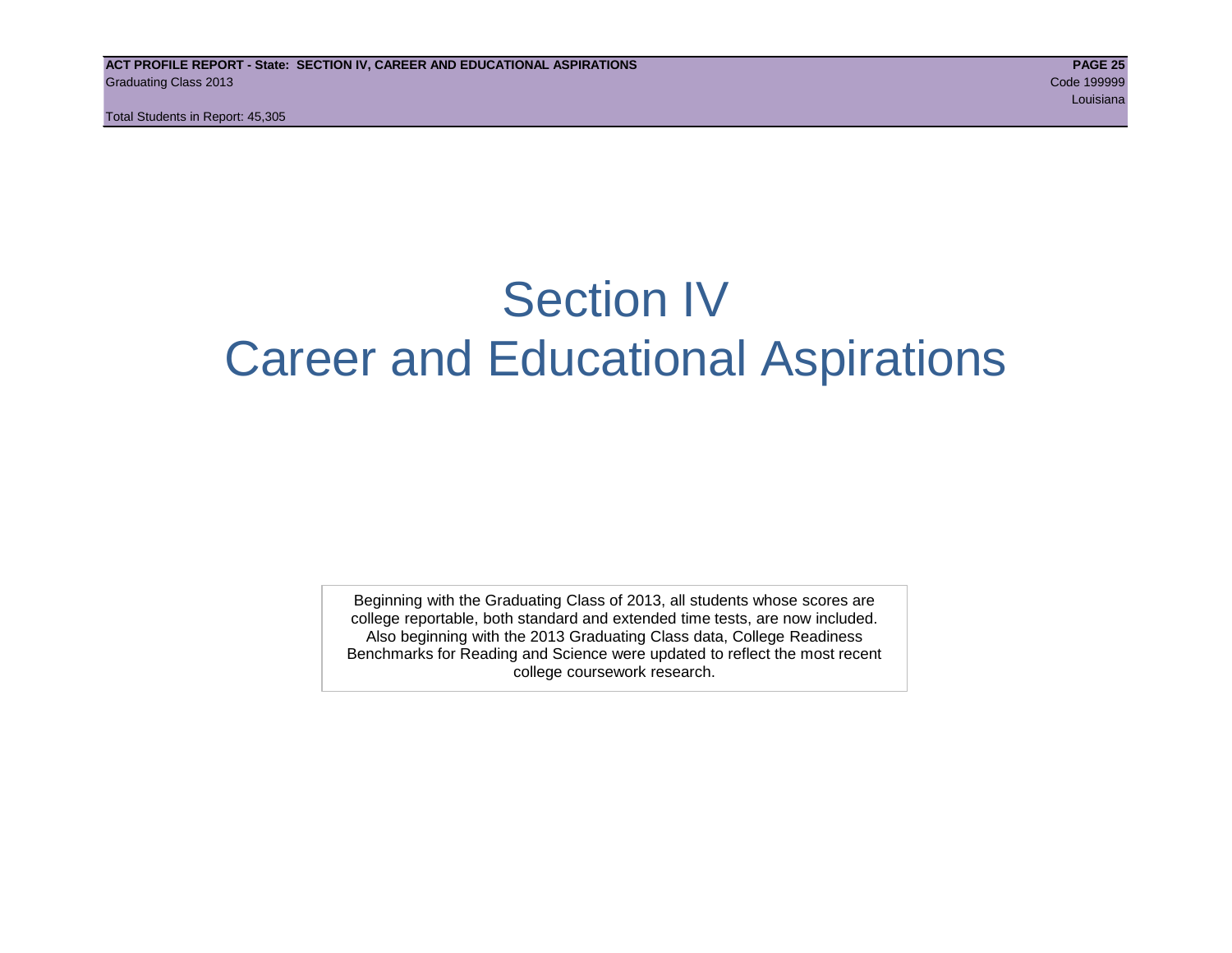#### **ACT PROFILE REPORT - State: SECTION IV, CAREER AND EDUCATIONAL ASPIRATIONS PAGE 26** Graduating Class 2013 Code 199999

louisiana and a contract of the contract of the contract of the contract of the contract of the contract of the

#### Total Students in Report: 45,305

**Table 4.1. Distribution of Planned Educational Majors for All Students by College Plans**

|                                              | <b>All Students</b><br>Plan on 2 Years or Less of College |             |         |     |                      | Plan on 4 Years or More of College |       |                      |         |  |
|----------------------------------------------|-----------------------------------------------------------|-------------|---------|-----|----------------------|------------------------------------|-------|----------------------|---------|--|
|                                              |                                                           |             | Avg ACT |     |                      | Avg ACT                            |       |                      | Avg ACT |  |
| <b>Planned Educational Major</b>             | N <sup>1</sup>                                            | Percent $2$ | Comp    | N.  | Percent <sup>2</sup> | Comp                               | N     | Percent <sup>2</sup> | Comp    |  |
| Agriculture & Natural Resources Conservation | 609                                                       |             | 18.3    | 154 | 3                    | 15.7                               | 429   |                      | 19.4    |  |
| Architecture                                 | 547                                                       |             | 20.4    | 47  |                      | 15.7                               | 472   |                      | 20.9    |  |
| Area, Ethnic, & Multidisciplinary Studies    | 50                                                        |             | 20.1    | 4   | 0                    | 16.8                               | 39    | $\Omega$             | 20.7    |  |
| Arts: Visual & Performing                    | 2,669                                                     | 6           | 19.6    | 320 | 6                    | 16.2                               | 2,180 |                      | 20.2    |  |
| <b>Business</b>                              | 3.374                                                     | 7           | 19.1    | 466 | 9                    | 16.2                               | 2,768 | 8                    | 19.7    |  |
| Communications                               | 666                                                       |             | 20.4    | 42  | 1                    | 16.2                               | 605   | $\overline{2}$       | 20.7    |  |
| Community, Family, & Personal Services       | 1,682                                                     |             | 17.2    | 500 | 9                    | 15.5                               | 1,044 | 3                    | 18.1    |  |
| Computer Science & Mathematics               | 1,041                                                     | 2           | 21.1    | 109 | $\overline{2}$       | 16.7                               | 893   | 3                    | 21.7    |  |
| Education                                    | 1,901                                                     | 4           | 19.7    | 91  | 2                    | 16.0                               | 1,745 | 5                    | 19.9    |  |
| Engineering                                  | 3,363                                                     | 7           | 21.2    | 363 | 7                    | 15.9                               | 2,863 | 9                    | 21.9    |  |
| Engineering Technology & Drafting            | 904                                                       | 2           | 18.7    | 250 | 5                    | 16.4                               | 605   | $\overline{2}$       | 19.7    |  |
| English & Foreign Languages                  | 398                                                       |             | 23.0    | 14  | $\Omega$             | 16.7                               | 373   |                      | 23.4    |  |
| <b>Health Administration &amp; Assisting</b> | 1,561                                                     | 3           | 17.7    | 302 | 6                    | 16.0                               | 1.166 | 4                    | 18.2    |  |
| Health Sciences & Technologies               | 9,887                                                     | 22          | 19.8    | 998 | 18                   | 16.2                               | 8,600 | 26                   | 20.3    |  |
| Philosophy, Religion, & Theology             | 140                                                       | 0           | 21.6    | 12  | 0                    | 17.9                               | 115   | $\Omega$             | 22.2    |  |
| Repair, Production, & Construction           | 732                                                       | 2           | 16.5    | 453 | 8                    | 16.1                               | 208   | $\overline{ }$       | 17.7    |  |
| Sciences: Biological & Physical              | 2,138                                                     | 5           | 22.6    | 30  |                      | 18.0                               | 2,041 | 6                    | 22.8    |  |
| Social Sciences & Law                        | 2,753                                                     | 6           | 20.6    | 147 | 3                    | 16.5                               | 2,500 | 8                    | 20.9    |  |
| Undecided                                    | 4,795                                                     | 11          | 21.0    | 440 | 8                    | 16.3                               | 3,868 | 12                   | 21.8    |  |
| No Response                                  | 5,849                                                     | 13          | 16.4    | 607 | 11                   | 14.8                               | 599   | $\overline{2}$       | 16.2    |  |

1 2-Year and 4-Year "N" counts do not reflect "Missing" and "Other" college plans, therefore they may not add up to the N count for All Students.

<sup>2</sup> Percent of students tested within College Plan groups (All Students, 2-Year, 4-Year).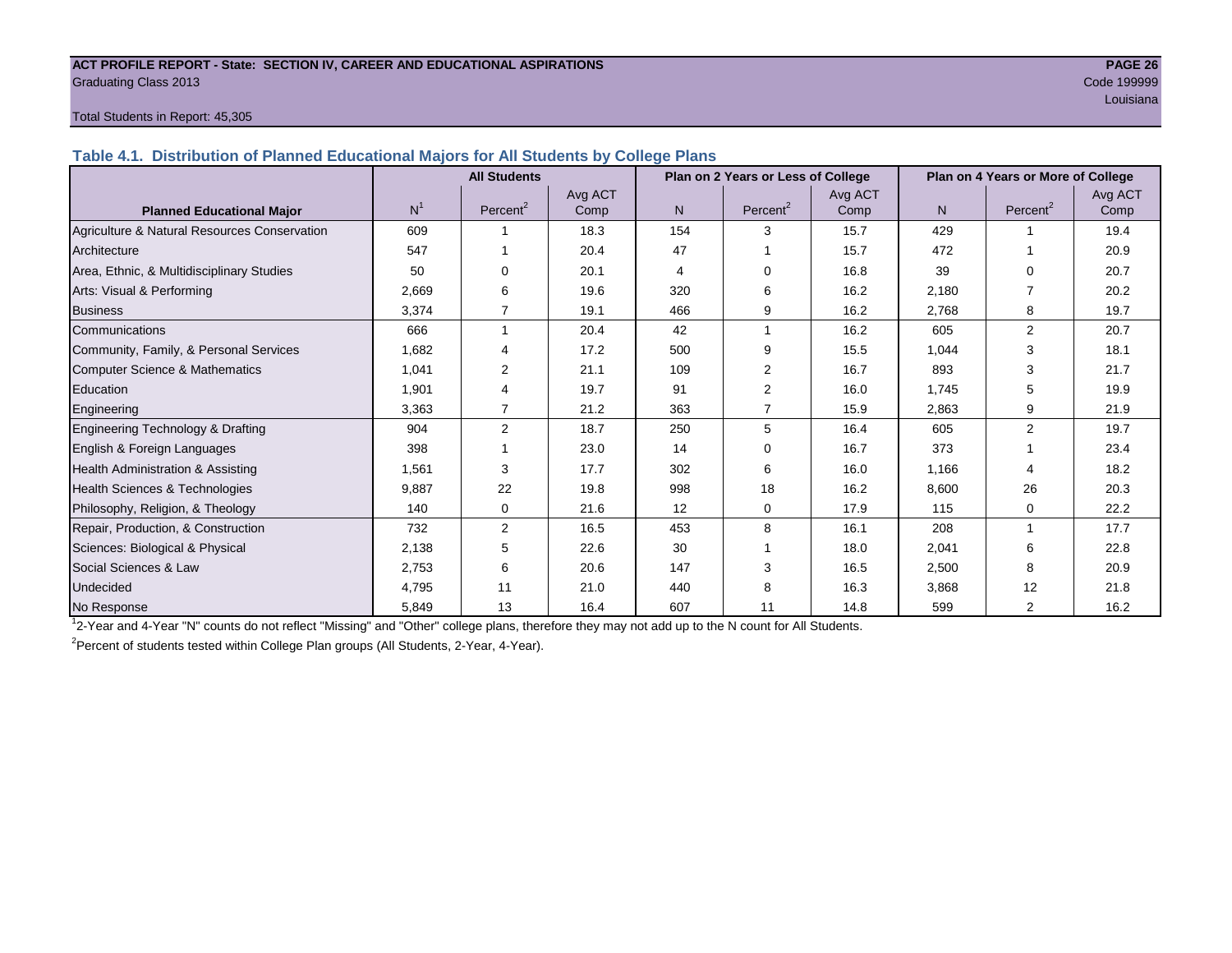#### **ACT PROFILE REPORT - State: SECTION IV, CAREER AND EDUCATIONAL ASPIRATIONS PAGE 27** Graduating Class 2013 Code 199999

#### Total Students in Report: 45,305

#### **Table 4.2. Average ACT Composite Scores for Racial/Ethnic Groups by Post-Secondary Educational Aspirations**

| <b>Educational Degree</b> | <b>All Racial/Ethnic Groups</b><br><b>Combined</b> |         | <b>Black/African American</b> |         |     | American Indian/ Alaska Native |        | White   | Hispanic/Latino |         |  |
|---------------------------|----------------------------------------------------|---------|-------------------------------|---------|-----|--------------------------------|--------|---------|-----------------|---------|--|
| <b>Aspirations</b>        | N.                                                 | Average | N                             | Average | N   | Average                        | N      | Average | N               | Average |  |
| Voc-Tech                  | 1,847                                              | 15.9    | 604                           | 14.7    | 14  | 14.8                           | 967    | 16.5    | 75              | 15.6    |  |
| 2-yr College Degree       | 3,615                                              | 16.0    | 1,409                         | 14.8    | 59  | 16.2                           | 1,648  | 17.0    | 170             | 16.1    |  |
| <b>Bachelors Degree</b>   | 19,962                                             | 19.4    | 6.380                         | 17.0    | 113 | 19.0                           | 10.788 | 20.9    | 860             | 19.2    |  |
| <b>Graduate Study</b>     | 4.606                                              | 22.4    | .127                          | 18.8    | 28  | 21.1                           | 2.750  | 23.9    | 224             | 21.9    |  |
| Prof. Level Degree        | 8,656                                              | 22.2    | 2,687                         | 19.1    | 46  | 20.9                           | 4,303  | 24.1    | 477             | 22.0    |  |
| Other                     | 1.212                                              | 16.7    | 376                           | 15.3    | 13  | 15.8                           | 602    | 17.4    | 72              | 16.8    |  |
| No Response               | 5,407                                              | 17.2    | 1,795                         | 15.4    | 45  | 15.4                           | 2,151  | 18.2    | 215             | 16.9    |  |

| <b>Educational Degree</b> |        | <b>All Racial/Ethnic Groups</b><br><b>Combined</b> | Asian |         |    | Native Hawaiian/<br><b>Other Pacific Islander</b> |     | Two or more races | Prefer not to respond/<br><b>No Response</b> |         |  |
|---------------------------|--------|----------------------------------------------------|-------|---------|----|---------------------------------------------------|-----|-------------------|----------------------------------------------|---------|--|
| <b>Aspirations</b>        | N      | Average                                            | N     | Average | N. | Average                                           | N   | Average           | N                                            | Average |  |
| Voc-Tech                  | .847   | 15.9                                               | 18    | 17.2    |    | 14.0                                              | 42  | 17.5              | 125                                          | 15.7    |  |
| 2-yr College Degree       | 3,615  | 16.0                                               | 21    | 17.0    |    | 16.8                                              | 89  | 16.3              | 215                                          | 15.7    |  |
| <b>Bachelors Degree</b>   | 19,962 | 19.4                                               | 279   | 20.3    | 12 | 19.2                                              | 536 | 19.7              | 994                                          | 18.4    |  |
| <b>Graduate Study</b>     | 4,606  | 22.4                                               | 91    | 24.0    |    | 22.2                                              | 133 | 22.3              | 248                                          | 21.2    |  |
| Prof. Level Degree        | 8,656  | 22.2                                               | 320   | 24.8    |    | 22.0                                              | 320 | 22.4              | 498                                          | 21.7    |  |
| Other                     | 1.212  | 16.7                                               | 26    | 18.5    |    | 14.0                                              | 29  | 17.7              | 93                                           | 17.1    |  |
| No Response               | 5,407  | 17.2                                               | 65    | 21.2    |    | 16.4                                              | 107 | 18.4              | 1,020                                        | 18.1    |  |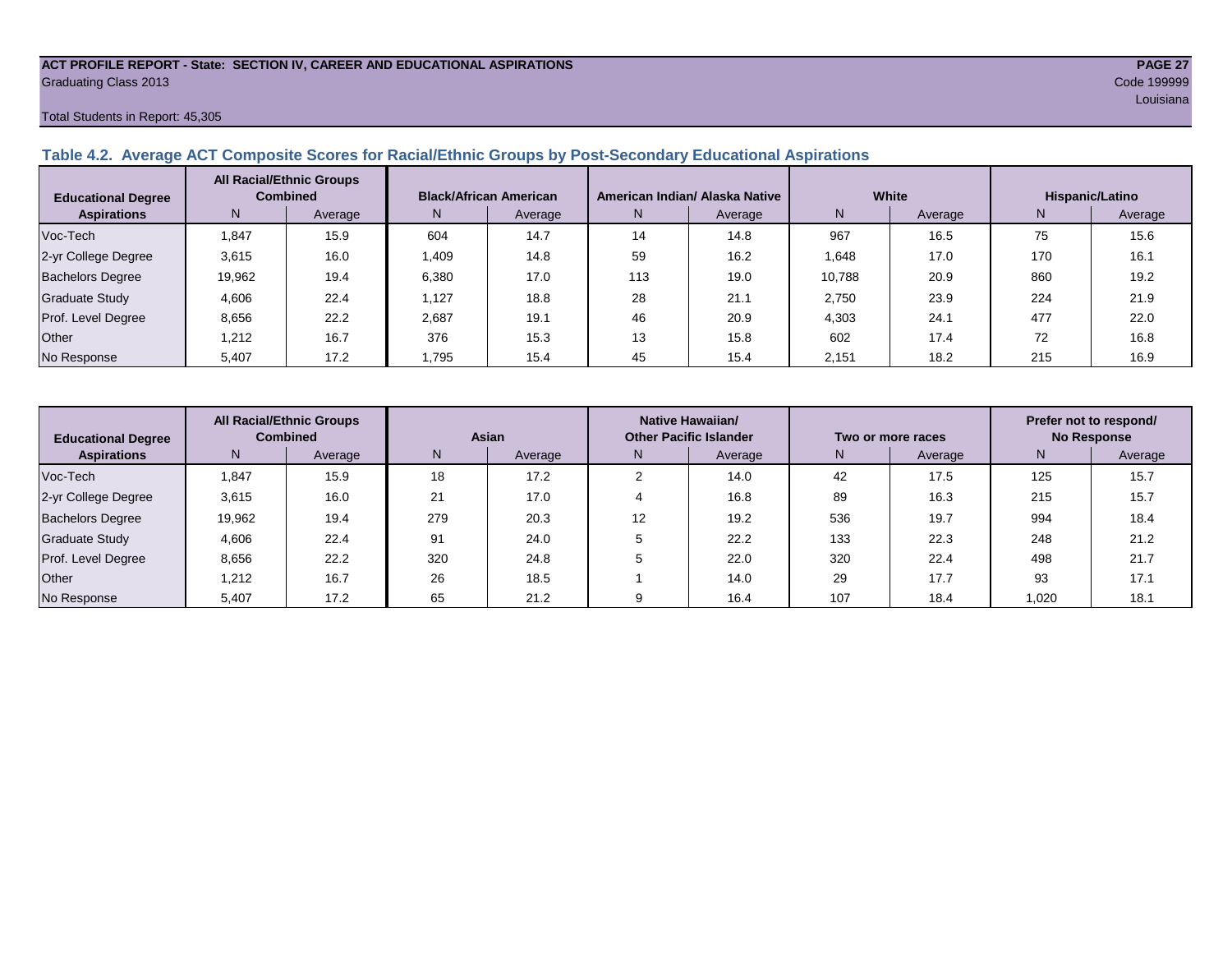#### **ACT PROFILE REPORT - State: SECTION IV, CAREER AND EDUCATIONAL ASPIRATIONS PAGE 28 Graduating Class 2013** Code 199999 **Code 199999**

#### Total Students in Report: 45,305

# **Table 4.3. Students' Score Report Preferences at Time of Testing**

|                                        |              |                           |            |             | <b>Percent of Students in</b> |                                           |    |                       |                |                         |                |  |
|----------------------------------------|--------------|---------------------------|------------|-------------|-------------------------------|-------------------------------------------|----|-----------------------|----------------|-------------------------|----------------|--|
|                                        |              | <b>Number of Students</b> |            |             |                               | <b>College Readiness Standards Ranges</b> |    |                       |                |                         |                |  |
|                                        |              |                           |            | 2nd-6th     |                               |                                           |    |                       |                |                         |                |  |
| Name                                   | <b>State</b> | Total                     | 1st Choice | Choice      | $01 - 12$                     |                                           |    | 13-15   16-19   20-23 | 24-27          | $28-32$                 | 33-36          |  |
| LOUISIANA ST UNIV/A&M-BATON ROUGE      | Louisiana    | 9,571                     | 4,048      | 5,523       | $\mathbf{1}$                  | 5                                         | 17 | 35                    | 27             | 14                      |                |  |
| UNIVERSITY OF LOUISIANA AT LAFAYETTE   | Louisiana    | 8,647                     | 2,791      | 5,856       | 1                             | 11                                        | 31 | 36                    | 17             | 5                       | 0              |  |
| LA OFFICE OF STUD FINANCIAL ASSISTANCE | Louisiana    | 8,053                     | 4,121      | 3,932       | $\overline{2}$                | 12                                        | 27 | 31                    | 19             | 8                       |                |  |
| SOUTHEASTERN LOUISIANA UNIVERSITY      | Louisiana    | 6,026                     | 2,235      | 3,791       | $\overline{2}$                | 13                                        | 34 | 34                    | 15             | 4                       | 0              |  |
| LOUISIANA TECH UNIVERSITY              | Louisiana    | 4,648                     | 1,528      | 3,120       | $\overline{2}$                | 11                                        | 27 | 32                    | 19             | 9                       | 1              |  |
| UNIVERSITY OF LOUISIANA AT MONROE      | Louisiana    | 4,125                     | 1,174      | 2,951       | 2                             | 15                                        | 34 | 31                    | 14             | $\overline{\mathbf{A}}$ | $\Omega$       |  |
| NORTHWESTERN STATE UNIV OF LOUISIANA   | Louisiana    | 3,949                     | 1,118      | 2,831       | $\overline{2}$                | 14                                        | 36 | 31                    | 12             | 4                       | 0              |  |
| STATE-COLLEGE/NO REPORTS NOW           | lowa         | 3,363                     | 3,363      | $\mathbf 0$ | 9                             | 36                                        | 36 | 12                    | 5              | $\overline{2}$          | $\Omega$       |  |
| <b>MCNEESE STATE UNIVERSITY</b>        | Louisiana    | 3,292                     | 1,139      | 2,153       | $\overline{2}$                | 14                                        | 35 | 33                    | 12             | $\overline{4}$          | $\Omega$       |  |
| NICHOLLS STATE UNIVERSITY              | Louisiana    | 3,261                     | 1,125      | 2,136       | $\overline{2}$                | 14                                        | 37 | 31                    | 13             | $\overline{2}$          | $\Omega$       |  |
| UNIVERSITY OF NEW ORLEANS              | Louisiana    | 2,698                     | 646        | 2,052       | $\overline{2}$                | 13                                        | 32 | 33                    | 15             | 5                       | 0              |  |
| SOUTHERN UNIV AT BATON ROUGE           | Louisiana    | 2,656                     | 831        | 1,825       | 4                             | 27                                        | 47 | 19                    | 3              | $\Omega$                | 0              |  |
| <b>BATON ROUGE COMMUNITY COLLEGE</b>   | Louisiana    | 2,153                     | 897        | 1,256       | 5                             | 32                                        | 38 | 21                    | 3              | $\Omega$                | 0              |  |
| <b>TULANE UNIVERSITY</b>               | Louisiana    | 2,055                     | 396        | 1,659       | 1                             | 8                                         | 17 | 20                    | 26             | 24                      | 3              |  |
| <b>GRAMBLING STATE UNIVERSITY</b>      | Louisiana    | 1,967                     | 632        | 1,335       | 6                             | 36                                        | 44 | 11                    | $\overline{2}$ | $\Omega$                | 0              |  |
| <b>DELGADO COMMUNITY COLLEGE</b>       | Louisiana    | 1,935                     | 760        | 1,175       | 5                             | 33                                        | 42 | 16                    | 3              | $\Omega$                | $\Omega$       |  |
| STATE-NO COLLEGE PLANS                 | lowa         | 1,712                     | 1,712      | $\Omega$    | 20                            | 42                                        | 27 | 8                     | $\overline{2}$ | $\Omega$                | 0              |  |
| LOYOLA UNIVERSITY NEW ORLEANS          | Louisiana    | 1,425                     | 249        | 1,176       | $\mathbf{1}$                  | 9                                         | 21 | 29                    | 24             | 15                      | 1              |  |
| SOUTH LOUISIANA COMMUNITY COLLEGE      | Louisiana    | 1,418                     | 465        | 953         | $\overline{4}$                | 34                                        | 39 | 18                    | $\overline{4}$ |                         | 0              |  |
| LOUISIANA ST UNIV AT EUNICE            | Louisiana    | 1,323                     | 457        | 866         | $\overline{2}$                | 21                                        | 39 | 28                    | 9              | $\overline{2}$          | $\Omega$       |  |
| <b>BOSSIER PARISH COMMUNITY COLL</b>   | Louisiana    | 1,289                     | 508        | 781         | $\overline{7}$                | 31                                        | 42 | 18                    | 3              | $\overline{0}$          | 0              |  |
| LOUISIANA DELTA COMMUNITY COLLEGE      | Louisiana    | 1,197                     | 436        | 761         | $\overline{7}$                | 31                                        | 40 | 18                    | 4              |                         | 0              |  |
| <b>XAVIER UNIVERSITY</b>               | Louisiana    | 1,188                     | 302        | 886         | $\overline{2}$                | 16                                        | 33 | 31                    | 14             | 3                       | 0              |  |
| LOUISIANA ST UNIV-SHREVEPORT           | Louisiana    | 1,142                     | 252        | 890         | $\overline{2}$                | 14                                        | 31 | 32                    | 15             | 5                       | 0              |  |
| LOUISIANA TECH COLLEGE (ALL CAMPUSES)  | Louisiana    | 996                       | 288        | 708         | $\overline{7}$                | 35                                        | 35 | 16                    | 5              | $\overline{2}$          | 0              |  |
| LOUISIANA ST UNIV-ALEXANDRIA           | Louisiana    | 940                       | 308        | 632         | $\overline{2}$                | 15                                        | 41 | 29                    | 9              | 3                       | $\Omega$       |  |
| SOWELA TECHNICAL COMMUNITY COLLEGE     | Louisiana    | 755                       | 281        | 474         | 6                             | 33                                        | 43 | 16                    | $\overline{2}$ | $\Omega$                | $\Omega$       |  |
| <b>NCAA ELIGIBILITY CENTER</b>         | Indiana      | 684                       | 257        | 427         | 3                             | 13                                        | 30 | 32                    | 15             | 7                       | $\Omega$       |  |
| FLETCHER TECHNICAL COMMUNITY COLLEGE   | Louisiana    | 670                       | 322        | 348         | 5                             | 31                                        | 44 | 17                    | 3              | $\Omega$                | $\Omega$       |  |
| LOUISIANA COLLEGE                      | Louisiana    | 646                       | 171        | 475         | $\overline{2}$                | 11                                        | 31 | 33                    | 16             | 6                       | $\Omega$       |  |
| All Other Institutions                 |              | 23,312                    | 5,275      | 18,037      | 4                             | 20                                        | 27 | 21                    | 15             | 11                      | $\overline{2}$ |  |
| Total                                  |              | 107,096                   | 38,087     | 69,009      | 3                             | $\overline{17}$                           | 30 | 27                    | 14             | $\overline{7}$          | $\mathbf{1}$   |  |

louisiana and a contract of the contract of the contract of the contract of the contract of the contract of the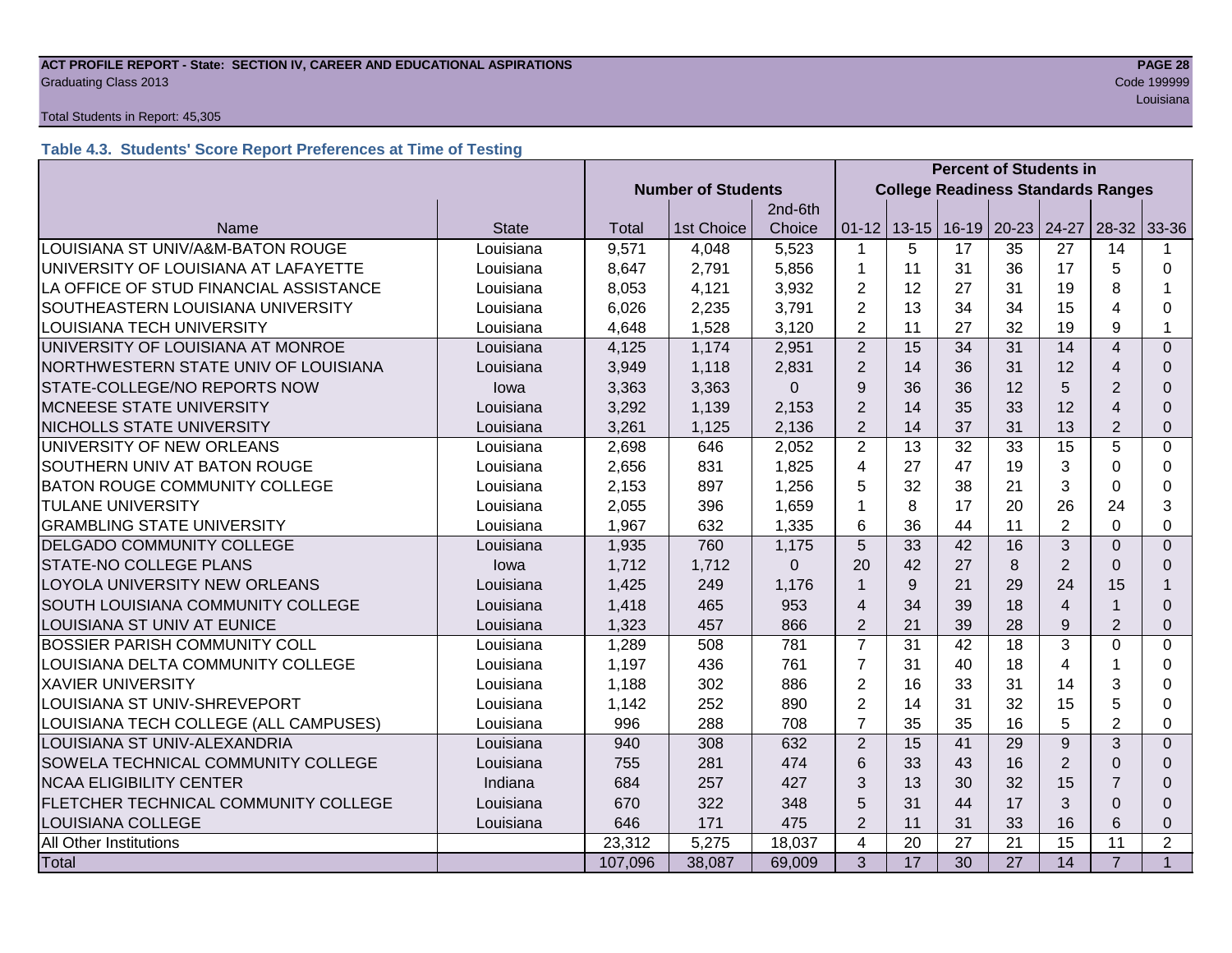# Section V Optional Writing Test Results

Beginning with the Graduating Class of 2013, all students whose scores are college reportable, both standard and extended time tests, are now included. Also beginning with the 2013 Graduating Class data, College Readiness Benchmarks for Reading and Science were updated to reflect the most recent college coursework research.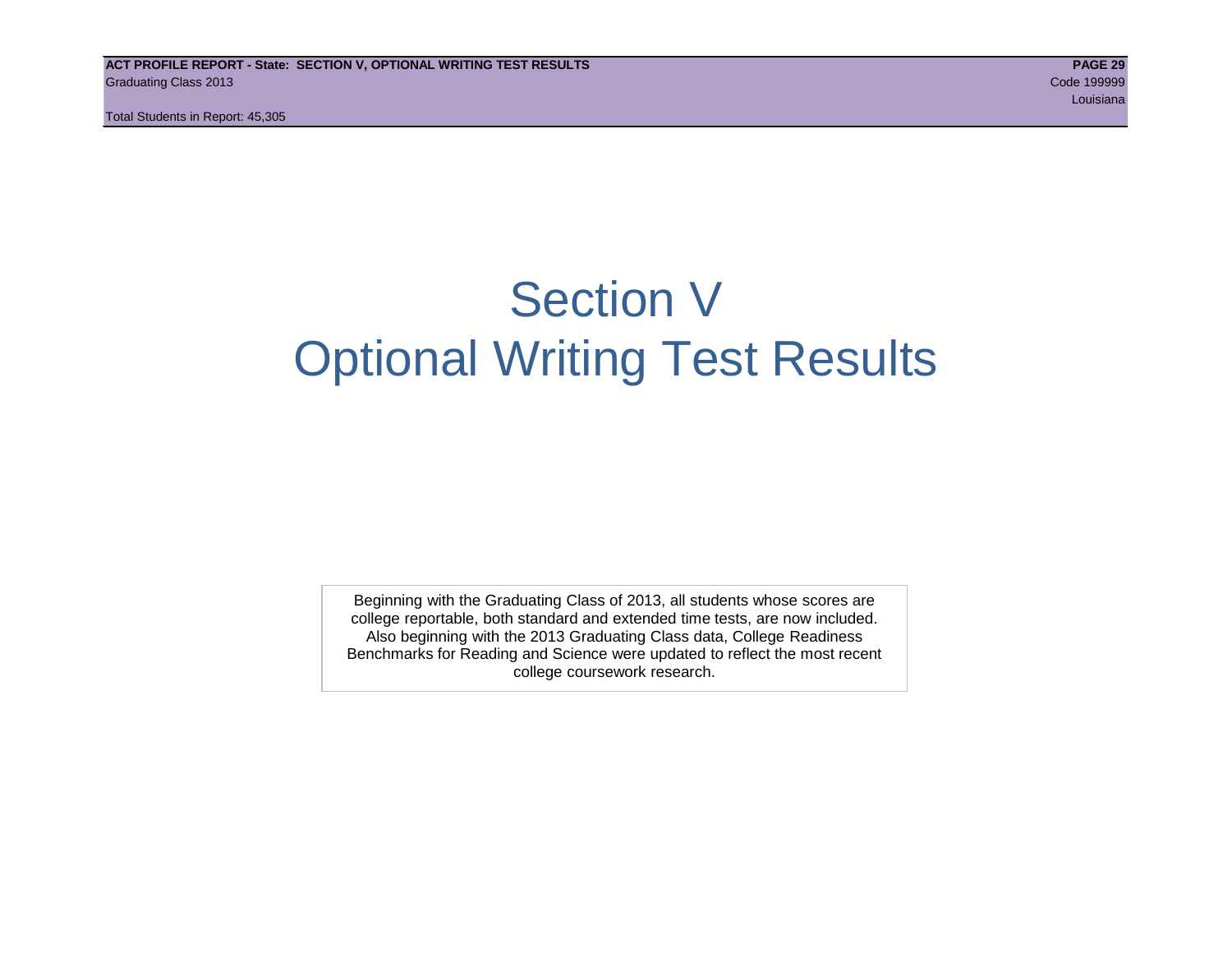#### **ACT PROFILE REPORT - State: SECTION V, OPTIONAL WRITING TEST RESULTS PAGE 30 Graduating Class 2013** Code 199999 **Code 199999**

#### Total Students in Report: 45,305

|                                                                                                                  | Louisiana |
|------------------------------------------------------------------------------------------------------------------|-----------|
| Total Students in Report: 45,305                                                                                 |           |
|                                                                                                                  |           |
| Table 5.1. Average ACT English and Writing Scores by Race/Ethnicity and Gender for students who took ACT Writing |           |
|                                                                                                                  |           |

|                                 |              |          | <b>Average ACT Scores</b> |                 |              |                 |                                 |          |  |  |
|---------------------------------|--------------|----------|---------------------------|-----------------|--------------|-----------------|---------------------------------|----------|--|--|
|                                 | N            |          |                           | <b>English</b>  |              | <b>Essay</b>    | <b>English/Writing Combined</b> |          |  |  |
|                                 | <b>State</b> | National | <b>State</b>              | <b>National</b> | <b>State</b> | <b>National</b> | <b>State</b>                    | National |  |  |
| <b>All Students</b>             | 4,560        | 942,769  | 24.7                      | 21.3            | 6.7          | 7.0             | 22.7                            | 20.5     |  |  |
| Black/African American          | 904          | 114,751  | 19.8                      | 16.3            | 6.0          | 6.1             | 18.5                            | 16.0     |  |  |
| IAmerican Indian/Alaska Native  | 13           | 6,031    | 21.3                      | 16.8            | 5.7          | 6.1             | 19.3                            | 16.4     |  |  |
| White                           | 2,756        | 518,407  | 26.2                      | 22.9            | 6.8          | 7.2             | 23.9                            | 21.9     |  |  |
| Hispanic/Latino                 | 272          | 151,504  | 24.0                      | 18.6            | 6.7          | 6.8             | 22.2                            | 18.3     |  |  |
| Asian                           | 186          | 54,580   | 27.7                      | 23.5            | 7.3          | 7.6             | 25.5                            | 22.7     |  |  |
| Native Hawaiian/Other Pac. Isl. | 3            | 2.812    | 31.0                      | 19.5            | 7.0          | 6.9             | 27.7                            | 19.2     |  |  |
| Two or more races               | 151          | 35,355   | 24.4                      | 21.5            | 6.8          | 7.0             | 22.6                            | 20.6     |  |  |
| Prefer not/No Response          | 275          | 59,329   | 25.6                      | 21.8            | 6.8          | 7.1             | 23.5                            | 20.9     |  |  |
| Males                           | 2,075        | 423,104  | 24.8                      | 21.0            | 6.5          | 6.7             | 22.6                            | 20.1     |  |  |
| Females                         | 2,485        | 513,945  | 24.7                      | 21.6            | 6.8          | 7.2             | 22.8                            | 20.9     |  |  |
| <b>Missing</b>                  |              | 5,720    |                           | 16.6            |              | 6.3             |                                 | 16.5     |  |  |

# **Table 5.1. Average ACT English and Writing Scores by Race/Ethnicity and Gender**